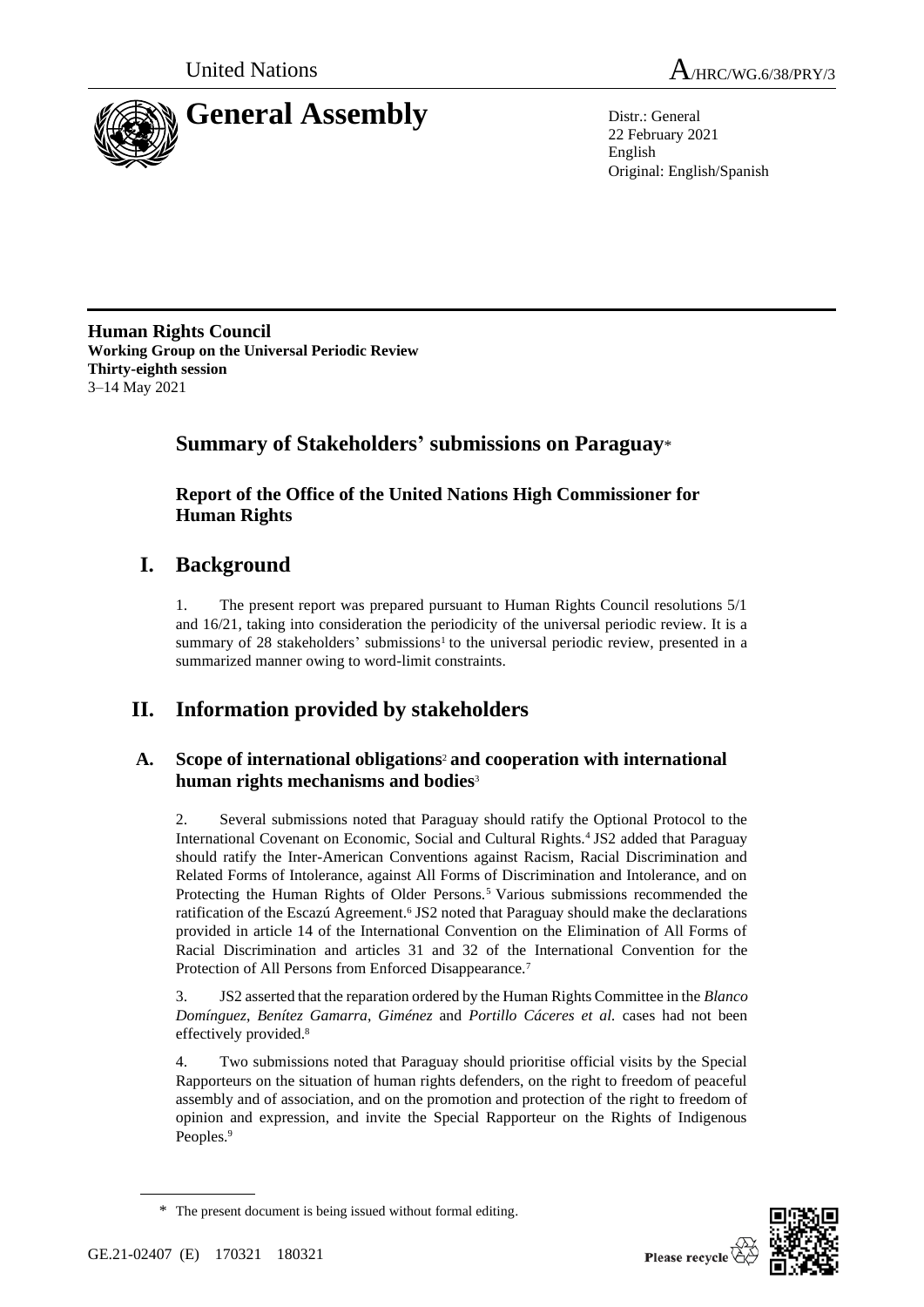5. JS13 urged to include civil society organizations in the UPR process, incorporate the UPR results into public policies, and submit a midterm report.<sup>10</sup>

# **B. National human rights framework**<sup>11</sup>

6. Several submissions reported that the Ombudsman's Office had been accredited with B status in 2019 but that it needed to further increase its compliance with the Paris Principles.<sup>12</sup>

7. Several submissions noted that a new Ombudsman had been appointed in 2016.<sup>13</sup> JS18 reported that his election had raised some concerns.<sup>14</sup> Two submissions noted that his term had expired in 2018 but that he had not been replaced.<sup>15</sup> Our Lady of the Assumption Catholic University (UC) reported that criteria such as ability, suitability, honourability, competence and professional experience in the field of human rights were not taken into account in the process of appointing the Ombudsman. <sup>16</sup> Two submissions noted that regulations establishing a transparent, participatory and merit-based selection procedure should be introduced.<sup>17</sup>

8. Several submissions noted that the Ombudsman's Office performed poorly as an institution, especially in emblematic cases, and suffered from a low level of training in human rights and a lack of coordination with social organizations.<sup>18</sup> JS17 recommended monitoring its performance and putting in place an effective, permanent mechanism for reporting and accountability.<sup>19</sup>

9. JS2 recommended re-establishing the Office of the Deputy Minister of Human Rights and providing financial resources to the Human Rights Network of the Executive Branch.<sup>20</sup>

10. JS2 asserted that the 2013 National Human Rights Plan had not been revised and suffered from a lack of funding, leadership and institutional coordination and a failure to conduct regular evaluations. Moreover, the Plan was not linked to human rights recommendations, to the Recommendations Monitoring System (SIMORE) or to other relevant plans. JS2 recommended updating the Plan in consultation with civil society.<sup>21</sup> JS14 recommended creating a national action plan on indigenous peoples' rights.<sup>22</sup>

11. Several submissions noted that public policy monitoring was hindered by the lack of high-quality human rights data.<sup>23</sup> JS8 recommended improving the linkage of human rights recommendations with the SDGs in the SIMORE PLUS database.<sup>24</sup>

## **C. Implementation of international human rights obligations, taking into account applicable international humanitarian law**

## **1. Cross-cutting issues**

## *Equality and non-discrimination*<sup>25</sup>

12. JS9 noted that there was structural discrimination against indigenous peoples, campesinos, persons living in informal urban settlements, women domestic workers and lesbian, gay, bisexual, transgender and intersex persons.<sup>26</sup> Several submissions noted that a human rights-based law against all forms of discrimination should be adopted and that a budget should be allocated for its implementation.<sup>27</sup>

13. JS9 stated that discrimination and violence against lesbian, bisexual, transgender and transvestite persons had increased during the coronavirus disease (COVID-19) pandemic, that no measures had been taken to eradicate discrimination based on sexual orientation, gender identity and gender expression and that many complaints had yet to be investigated.<sup>28</sup> JS9 recommended passing a law on gender identity and legislation that would criminalize discrimination and violence against these persons, investigating cases of violence and prohibiting the subjection of lesbians to so-called "conversion therapies".<sup>29</sup>

14. Several submissions noted that various municipalities and both chambers of the Congress had declared themselves "pro-life/pro-family" in 2018 and 2019. <sup>30</sup> Several submissions reported that in 2019, there had been attacks on lesbian, gay, bisexual,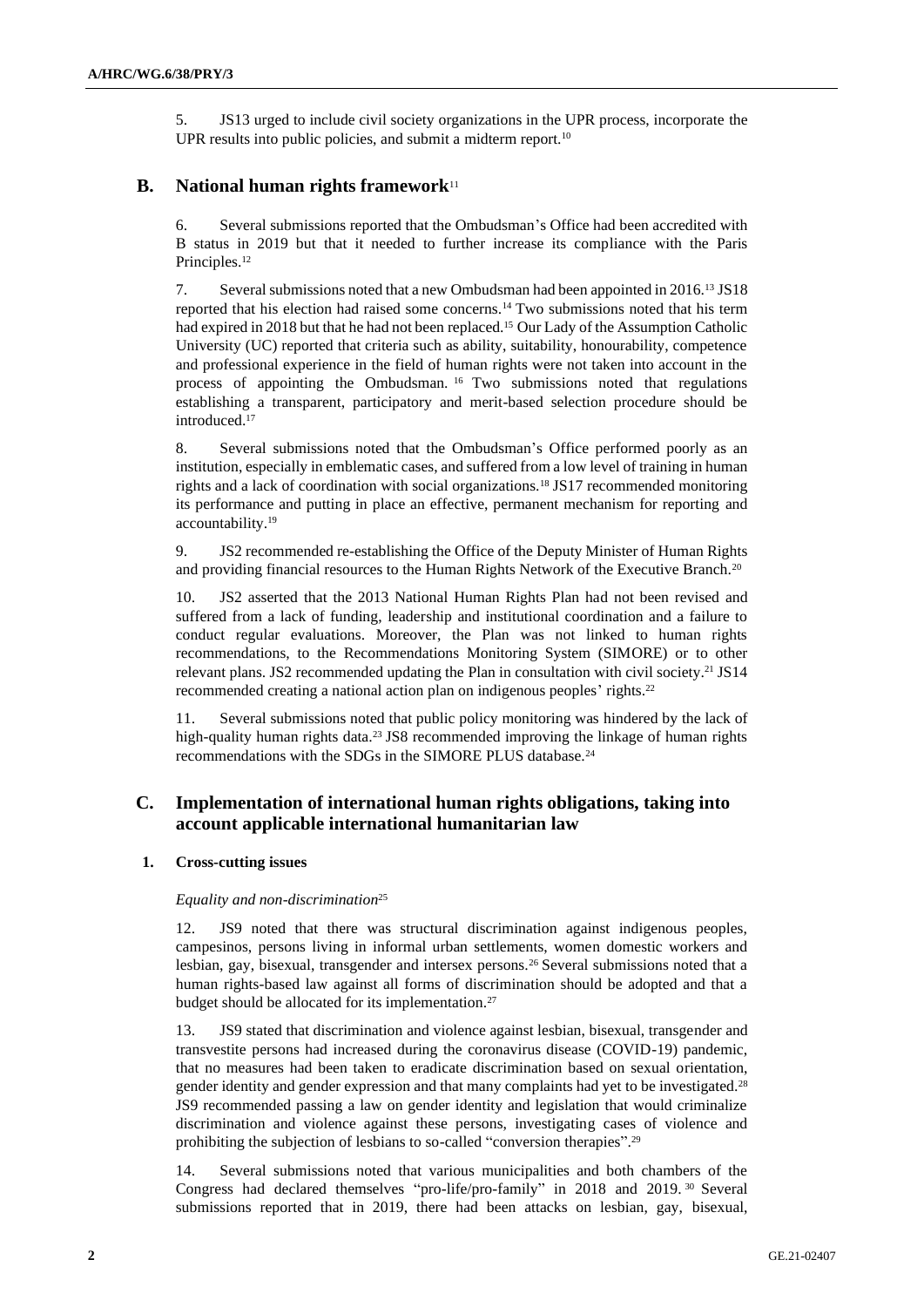transgender and intersex activists after the municipal government of Hernandarias had issued two decisions describing a march led by such activists as contrary to "public morals". 31

15. JS9 emphasized the invisibility of the Afro-Paraguayan population and the double discrimination faced by women of African descent, who are vulnerable to various forms of sexual violence.<sup>32</sup>

#### *Development, the environment, and business and human rights*<sup>33</sup>

16. UC reported that corruption remained one of the greatest obstacles to the overall development of Paraguay.<sup>34</sup>

17. JS8 noted that Paraguay's economy relies on large-scale monoculture agriculture.<sup>35</sup> Two submissions noted that this extractive model was raising inequality, a great social/environmental price and was often at the expense of local ecosystems essential for indigenous peoples.<sup>36</sup>

18. Several submissions reported that extractivism had increased pressure on land, violating the rights of campesino and indigenous communities.<sup>37</sup> JS8 noted that the territorial appropriation resulted in numerous land conflicts and human rights violations. <sup>38</sup> FIAN International noted that many campesinos were landless, the latifundia-minifundia pattern had become more pronounced and insecurity of land tenure had increased. <sup>39</sup> FIAN International added that this inequality was compounded by the fact that there was no comprehensive land register, by forced evictions and by the lack of appropriate mechanisms for settling legal disputes over agricultural land.<sup>40</sup> JS15 noted that it was necessary to create a forum for dialogue in the face of land and environmental disputes.<sup>41</sup>

19. Various submissions noted that Paraguay was a deforested country due to large-scale grains production, illegal logging, uncontrolled fires and pesticides.<sup>42</sup> JS4 added that those activities benefited from institutional protection and judicial complicity.<sup>43</sup> JS8 noted that Law N° 2.524 (Zero Deforestation Law) only applied to the Eastern Region.<sup>44</sup> Two submissions noted that deforestation should be curbed and a forest restoration plan implemented.<sup>45</sup>

20. JS4 reported the pollution of watercourses, the large-scale extraction of groundwater for business purposes and the pollution of streams due to the use of toxic agrochemicals in monocropping. <sup>46</sup> JS4 mentioned the loss of biodiversity and ecosystems, and problems relating to the disposal of hazardous waste.<sup>47</sup> JS8 denounced the lack of implementation of laws, low prosecution of environmental crimes, weak control of environmental legislation, and threats against people who invoke their rights. <sup>48</sup> FIAN International stated that an agricultural and environmental court should be established.<sup>49</sup> JS4 recommended that the use of highly hazardous agrochemicals should be banned by law.<sup>50</sup>

21. FIAN International noted that there had been a decrease in the production of food for domestic consumption and in the use of native seeds.<sup>51</sup> FIAN International added that there was a lack of effective public policies to support the production and sale of food by family farmers.<sup>52</sup> FIAN International reported that the peasant farming crisis had worsened as a result of the closure of markets due to the COVID-19 pandemic.<sup>53</sup> Two submissions noted that a framework act on the right to food, and a national strategy to combat hunger that would set out policies on peasant, indigenous and agroecological farming production, the protection of native seeds and support for local markets, should be adopted.<sup>54</sup>

22. Various submissions noted that Paraguay had experienced devastating climate events, impacting people's lives and health and shifting the traditional indigenous lands' livability.<sup>55</sup> JS15 asserted that climate change particularly affected indigenous women.<sup>56</sup> JS4 noted that natural disaster prevention, contingency and mitigation plans should be drawn up in consultation with the affected communities and should be accompanied by sufficient investment.<sup>57</sup>

23. JS8 noted that the Government often neglected its obligation to protect from violations by large corporations and did not sanction companies for social and environmental crimes. Paraguay should have a National Plan of Action on Business and Human Rights and expand existing criminal laws to business actors for environmental crimes and crimes against people's rights.58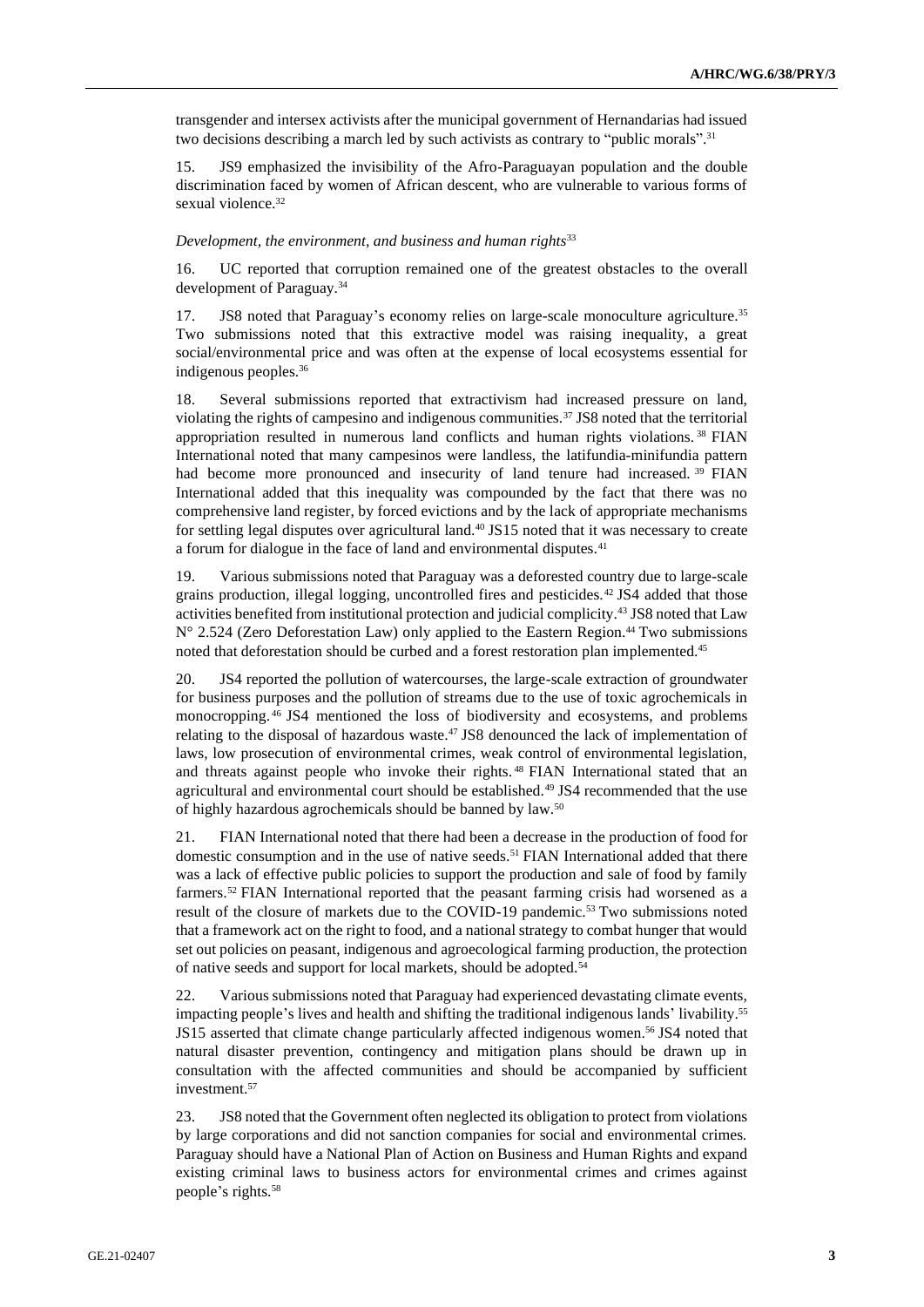## **2. Civil and political rights**

## *Right to life, liberty and security of person*<sup>59</sup>

24. JS6 reported that there had been a rise in organized crime and narco-politics in Paraguay.<sup>60</sup>

25. Two submissions reported that the Joint Task Force had committed human rights violations, including raids, violent evictions, arbitrary arrests and executions, the disproportionate use of lethal force, torture and physical and psychological abuse, in three departments in the course of internal security operations following changes to the law in 2013.<sup>61</sup> JS2 noted that the bill that would return the responsibility for internal security to the police had been pending adoption since 2019.<sup>62</sup>

26. Amnesty International (AI) reported that, in the context of the COVID-19 pandemic, police officers and military personnel had been deployed to enforce confinement measures and patrol the borders and that there had been reports of ill-treatment and degrading punishment during arrests. AI recommended refraining from using the armed forces to enforce confinement measures or to operate compulsory quarantine centres and investigating any allegations.<sup>63</sup>

27. JS17 recommended ensuring that the National Commission for the Prevention of Torture had sufficient financial resources.<sup>64</sup>

## *Administration of justice, including impunity, and the rule of law*<sup>65</sup>

28. UC mentioned that the judiciary suffered from a lack of independence, clientelism and corruption and that Paraguay had been summoned to a public hearing by the Inter-American Commission on Human Rights in 2017.<sup>66</sup> Two submissions noted that steps should be taken to limit political influence on the appointment of judges, to ensure that selection and promotion processes are followed and to increase the transparency of judicial proceedings and accountability.<sup>67</sup>

29. JS17 asserted that the misuse of pretrial detention had increased prison overcrowding and worsened the living conditions of persons deprived of their liberty. The Public Defence Service should be strengthened and a system of continuous monitoring of pretrial detention should be introduced.<sup>68</sup>

30. JS2 noted the systematic failure to punish the crimes against humanity committed during the dictatorship (1954–1989) and the limited progress made in investigating the Curuguaty massacre of 2012.<sup>69</sup> JS5 reported that the national authorities had made denialist statements about the dictatorship.<sup>70</sup> JS2 asserted that steps should be taken to impartially investigate all human rights violations, including crimes committed during the dictatorship, to bring those responsible to justice, to provide reparation to all victims and to fund the programme on the search for persons who disappeared during the dictatorship.<sup>71</sup>

31. JS18 recommended increasing the budget for juvenile courts, redesigning rehabilitation programmes in line with a rights-based approach and improving schools for adolescents in conflict with the law.<sup>72</sup>

## *Fundamental freedoms and the right to participate in public and political life*<sup>73</sup>

32. Two submissions noted that Paraguay had not taken effective measures on freedom of expression and access to information. <sup>74</sup> JS13 noted the deficiencies of the Access to Information Law (Law N°5282/14) limited the right to information.<sup>75</sup>

33. Red Latinoamericana y del Caribe para la Democracia (Latin American and Caribbean Network for Democracy) (REDLAD) stated that freedom of expression had deteriorated. It was restricted by the Criminal Code, which established calumny, defamation and insult as punishable offences. <sup>76</sup> JS13 noted that the Criminal defamation statutes were systematically used to intimidate critical journalists. Reprisals against freedom of expression had extended to the Chamber of Deputies.<sup>77</sup> Two submissions stated that Paraguay should bring national legislation in line with international standards on freedom of expression, reform defamation legislation, and refrain from passing bills to control online and social media content.<sup>78</sup>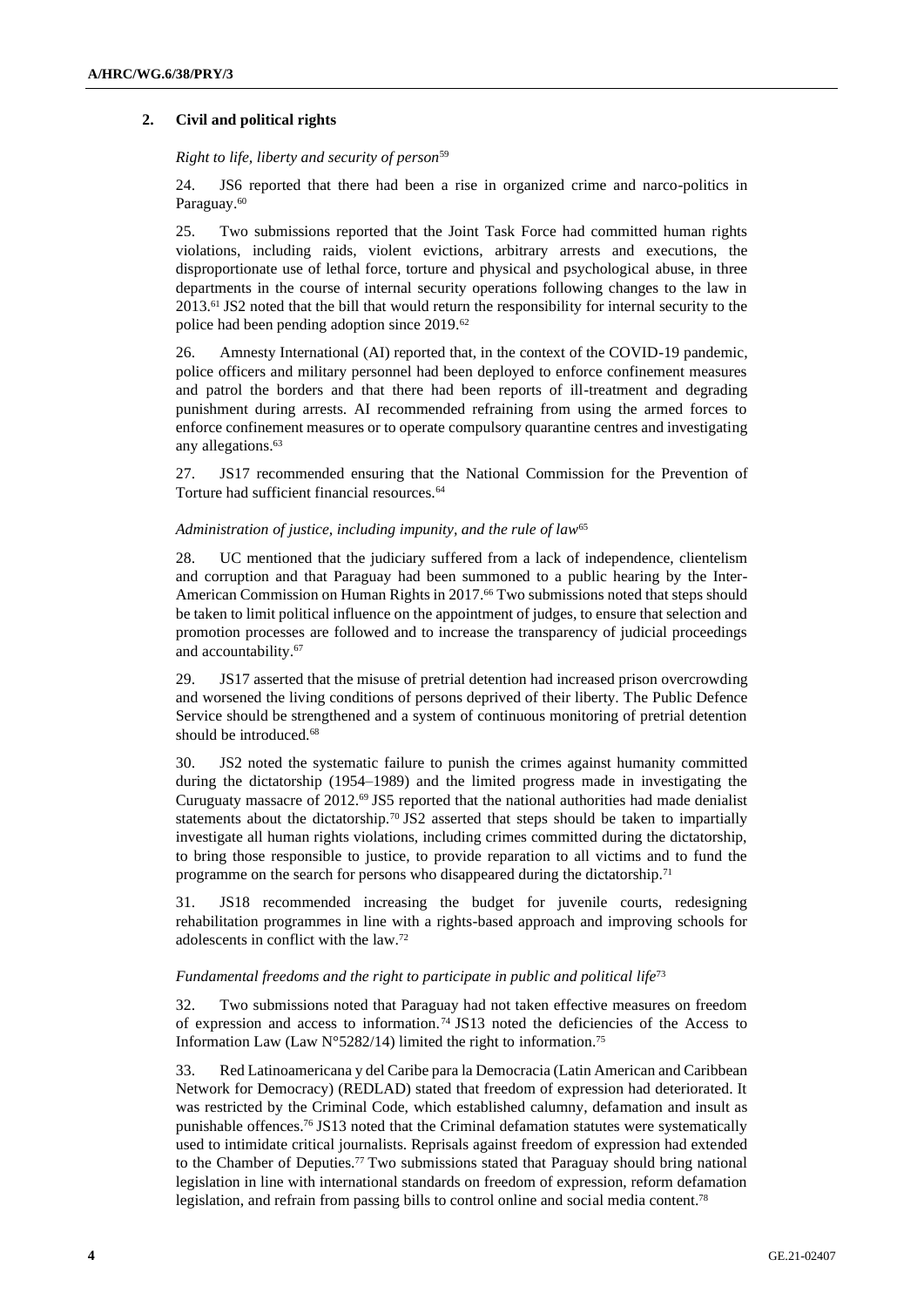34. JS13 reported that pressures from private/public actors had limited media freedom.<sup>79</sup> JS6 mentioned pressure from companies on media outlets, which affected the quality of information, the influence of the Church and political parties, and censorship through threats of dismissal, the closure of media outlets and the withdrawal of advertising. <sup>80</sup> Several submissions noted that journalists practised self-censorship because of threats. <sup>81</sup> JS6 recommended avoiding excessive concentration of media ownership and ensuring pluralism.<sup>82</sup>

35. JS16 noted that during the COVID-19, the government was monitoring social media to ensure compliance with mandatory confinement protocols. COVID-19 extraordinary measures should be in line with human rights standards and be temporary.<sup>83</sup>

36. Two submissions expressed that community radio stations had experienced raids, equipment confiscation and closure. <sup>84</sup> JS6 strongly recommended amending Telecommunications Act No. 642 in order to ensure their survival. 85

37. JS13 noted that civil society organizations (CSO) were stigmatised and criminalised. There were no significant improvements in the regulatory framework for CSO. <sup>86</sup> Two submissions stated that Paraguay should create an enabling environment for them and guarantee the freedoms of association, peaceful assembly and expression.<sup>87</sup>

38. Several submissions were concerned about growing hostility, stigmatisation and criminalisation against journalists and human rights defenders (HRD).<sup>88</sup> JS13 noted that some recent aggressions against journalists were linked to the COVID-19 state of emergency.<sup>89</sup> Several submissions noted that attacks came from State/non-State actors, criminal organizations and authorities.<sup>90</sup> JS2 noted that the criminal justice system was used to harass and discourage them.<sup>91</sup> JS2 added that no measures had been taken to protect them or to investigate the attacks.<sup>92</sup> Several submissions stated that the process of adopting the bill on freedom of expression and the protection of journalists, press workers and human rights defenders had stalled. <sup>93</sup> Several submissions noted that particularly troubling was the situation of the peasant and indigenous movements, defenders of land/environmental rights.<sup>94</sup> Several submissions expressed concern about women environmental defenders, women indigenous leaders, women journalists, and LGBTQI+ and women human rights defenders.<sup>95</sup> Several submissions noted that Paraguay had received many related recommendations in this regard.<sup>96</sup>

39. JS13 stated that freedom of peaceful assembly was restricted.<sup>97</sup> Two submissions noted that Law No. 1066/97 (*Marchódromo Law*) put in place restrictions and the obligation to notify demonstrations to the police. It was routinely invoked to prevent demonstrations.<sup>98</sup> JS16 noted that some peaceful demonstrators had been charged alleging the lack of face masks.<sup>99</sup> JS13 noted that journalists had been attacked by protesters and injured by security forces during protests. <sup>100</sup> Two submissions stated that Paraguay should repeal Law No. 1066/97 in order to guarantee the right of peaceful assembly.<sup>101</sup>

40. JS17 noted that the Electoral Code restricted the right to vote of unconvicted prisoners and persons with disabilities.<sup>102</sup> JS16 noted that the 2019 bill on the implementation of biometrics in the electronic voting system had raised concerns since the collection of identity data unduly interferes with the persons' anonymity.<sup>103</sup>

41. Kuña Róga (KR) reported that equal representation of women in politics had not yet been achieved.<sup>104</sup> JS17 added that changes were still needed to allow women to participate fully in political life.<sup>105</sup> Two submissions stated that the 20 per cent quota established in the Electoral Code should be adjusted, that a law on gender parity in politics and a law to combat political violence against women should be adopted and that the law on political financing should be amended.<sup>106</sup>

## *Prohibition of all forms of slavery*<sup>107</sup>

42. JS1 noted that sex trafficking remained a problem in Paraguay.<sup>108</sup> JS18 added that indigenous girls and adolescents were particularly affected by trafficking in persons and sexual and labour exploitation.<sup>109</sup> JS18 reported that convictions were rare and psychosocial support was limited.<sup>110</sup> JS18 asserted that steps should be taken to ensure that cases of trafficking in persons and labour and sexual exploitation are prosecuted and to implement a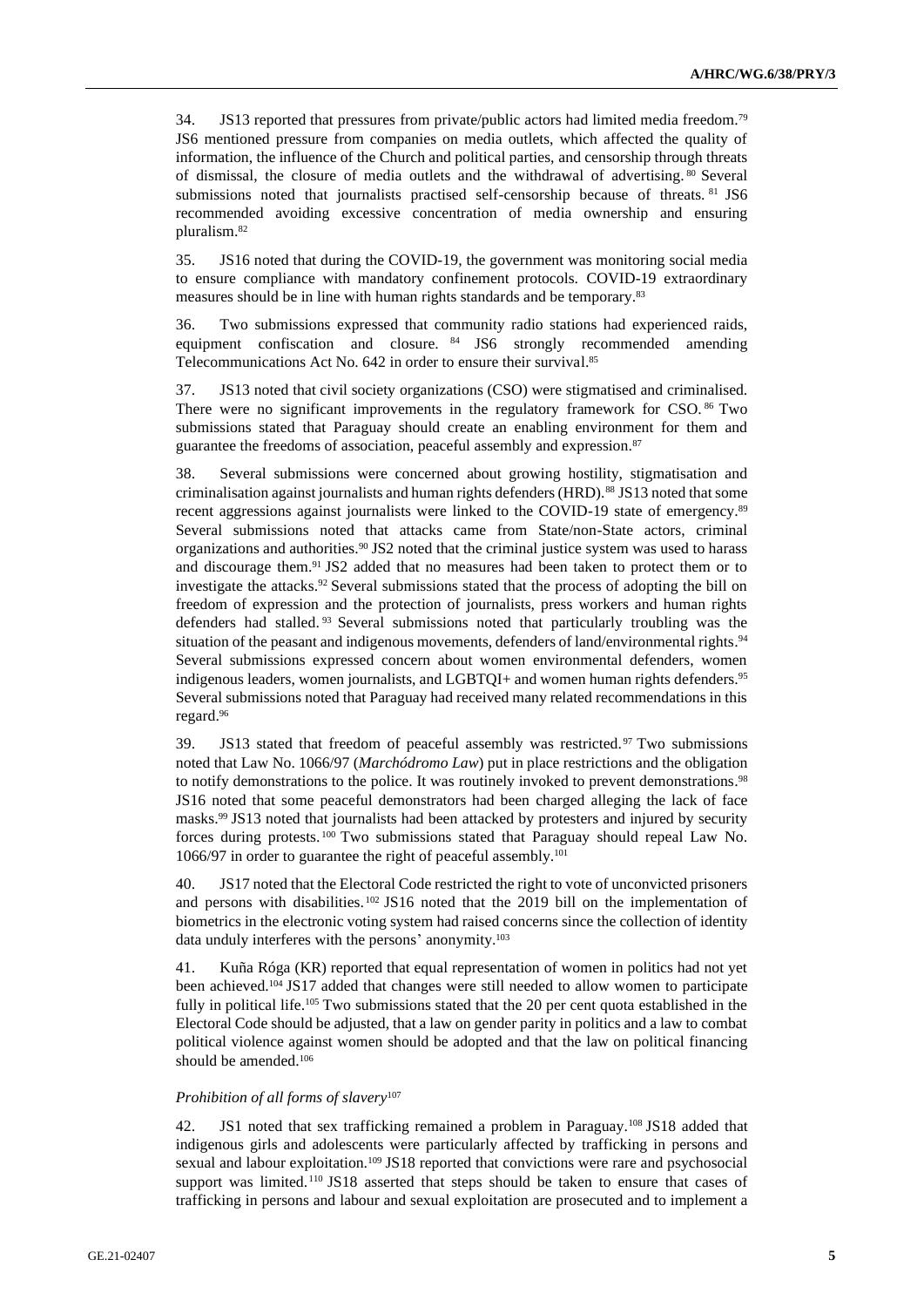comprehensive victim support programme that reflects a rights-based, intercultural and gender-sensitive approach.<sup>111</sup> Global Detention Project (GDP) stated that Paraguay should protect victims against detention. 112

## *Right to privacy and family life*<sup>113</sup>

43. JS6 recommended adopting an adequate surveillance technology-related legislative framework in line with internationally standards and a comprehensive personal data protection law which meets internationally standards. 114

44. JS16 noted that Coronavirus-related measures had restricted people's freedoms, including their privacy.<sup>115</sup> JS16 mentioned a mobile application developed to register people with COVID-19 and the food kits (Ñandareko and Pytyvo) that violated beneficiaries' sensitive information.<sup>116</sup>

45. JS18 noted that no public funding has been allocated for the implementation of Act No. 6.486 (2020) for the Promotion and Protection of the Right of Children and Adolescents to Live in a Family. 117

## **3. Economic, social and cultural rights**

## *Right to work and to just and favourable conditions of work*<sup>118</sup>

46. JS1 stated that the youth unemployment rate was twice as high as the overall unemployment rate and three times as high where women were concerned; that youth unemployment mainly affected young persons from lower-income backgrounds; and that steps should be taken to facilitate access to employment for young persons.<sup>119</sup> JS12 reported that there was a high level of non-participation in the labour force among indigenous persons, especially women.<sup>120</sup>

47. JS1 noted that more women than men participated in economic activities on a parttime, flexible or self-employed basis and that the average salary of men was almost double that of women. Steps should therefore be taken to promote the integration of women into the labour market.<sup>121</sup>

48. JS13 noted that workers faced strong legal obstacles to exercise their freedom of association. It stated that Paraguay should remove unjustified restrictions on this freedom from the Labour Code and investigate all instances of anti-union persecution.<sup>122</sup>

49. Two submissions noted that, in Paraguay, more than half a million children and adolescents worked and that, of those, 95.1 per cent were involved in hazardous child labour. <sup>123</sup> Two submissions stated that trafficking of children was often conducted through their use for labour, including the *criadazgo* (domestic work of young children). Victims of *criadazgo* were at higher risk of maltreatment/sexual abuse. <sup>124</sup> JS1 reported that street children were the worst affected by economic exploitation and that many of them were forced to beg.<sup>125</sup> JS1 stated that the minimum age for employment should be raised to 16 years.<sup>126</sup> In addition, JS18 stated that the National Strategy for the Prevention and Eradication of Child Labour and the Protection of Adolescent Workers should be strengthened.<sup>127</sup>

### *Right to social security*

50. JS18 reported that the social protection policy was not supported by a specific legal framework.<sup>128</sup> JS17 added that social protection measures had been limited.<sup>129</sup> JS16 noted that sensitive personal information was requested for registration in the social system.<sup>130</sup> JS18 stated that resources should be devoted to the social protection system and that the system should support vulnerable children, adolescents and families as a priority.<sup>131</sup>

51. JS17 reported that unemployment insurance did not exist and should be provided for by law.<sup>132</sup>

### *Right to an adequate standard of living*<sup>133</sup>

52. JS5 stated that the general budget for 2021 set out an austerity policy. <sup>134</sup> JS18 considered that it was a mistake to reduce socioeconomic spending and to increase defence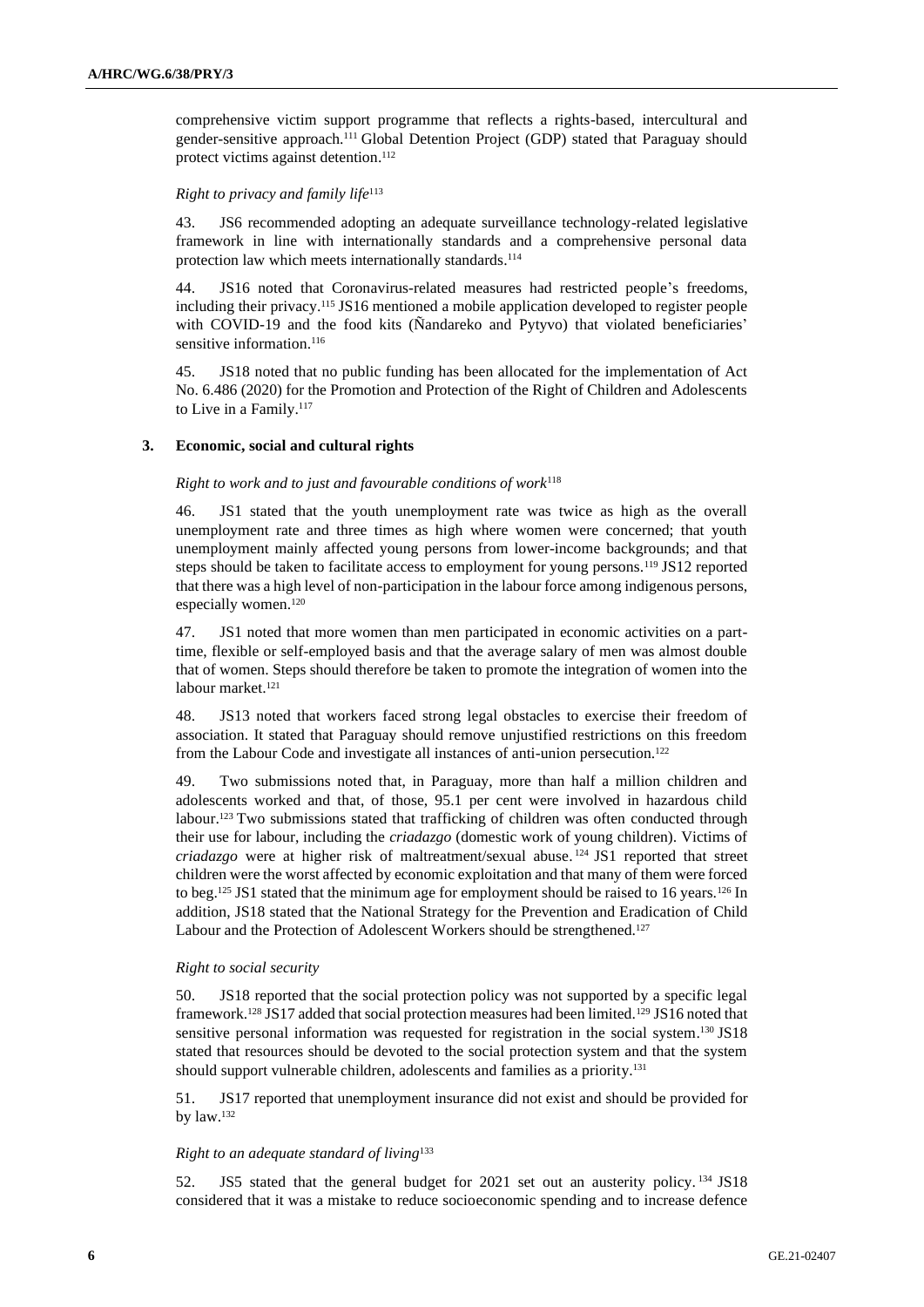spending the year after the pandemic.<sup>135</sup> JS8 stated that Paraguay should strengthen a social policy to achieve the SDGs.<sup>136</sup> JS4 stated that it was necessary to design social programmes that took into account indigenous persons.<sup>137</sup>

53. UC noted the wide income gap between social classes, the high levels of poverty and inequality and the rise in extreme poverty.<sup>138</sup> FIAN International added that the rural and indigenous population was particularly affected. <sup>139</sup> The Ombudsman's Office (DP-PY) reported that the State's efforts to reduce poverty had been inadequate.<sup>140</sup> UC added that Paraguay lacked public strategies to reduce inequality.<sup>141</sup>

54. JS8 noted that basic sanitation services were a structural problem.<sup>142</sup> JS8 added that conditions were worse for indigenous peoples.<sup>143</sup> JS8 stated that Paraguay should ensure the availability and accessibility to safe drinking water for all citizens.<sup>144</sup>

55. JS3 mentioned informal settlements and drew attention to the problems of overcrowding and precarious access to basic services.<sup>145</sup> JS3 added that most families in those settlements did not have a title deed.<sup>146</sup> JS3 stated that spatial planning was important in order to address the issue of informal settlements, to reduce informal occupation, to secure land tenure and access to high-quality public services and to provide support in the form of alternative housing.<sup>147</sup>

56. JS3 reported that the policy of forced evictions selectively and disproportionately affected indigenous and campesino communities and persons living in informal urban settlements. <sup>148</sup> JS3 added that although evictions had been prohibited under Act No. 6.524/2020 until June 2020, this period had reportedly not been extended. <sup>149</sup> Two submissions recommended providing protection against forced evictions.<sup>150</sup>

57. JS3 reported that the affordable housing objective set in the Housing and Urban Development Act of 2016 had not been achieved.<sup>151</sup> JS3 noted the bureaucracy involved in applying to the National Social Housing Fund.<sup>152</sup> JS3 recommended giving effect to the Housing and Urban Development Act, implementing the National Policy on Housing and Habitat and reactivating the National Committee on Housing and Habitat.<sup>153</sup>

58. Several submissions noted that the COVID-19 pandemic had revealed considerable social inequalities, the lack of a social protection system and the precarious situation of indigenous peoples.<sup>154</sup> JS4 stated that the food crisis caused by the pandemic demonstrated the country's food dependency and loss of food sovereignty.<sup>155</sup> JS10 noted that the pandemic will have profound negative economic consequences, which will cause a slowdown in poverty reduction and a rise in unemployment.<sup>156</sup>

### *Right to health*<sup>157</sup>

59. DP-PY expressed concern about the quality and coverage of the health services.<sup>158</sup> ADF International observed that 70% of health workers were concentrated in the area around Asunción and that access to quality health-care services was less available in remote and poor areas.<sup>159</sup> JS8 added that disadvantaged neighborhoods and rural and remote areas lacked essential services, disproportionately affecting groups living in poverty and indigenous communities.<sup>160</sup> JS15 reported that indigenous persons faced restrictions when seeking access to their territories for traditional medical purposes. <sup>161</sup> Two submissions stated that steps should be taken to increase the number of family health units in vulnerable communities, especially rural and indigenous communities.<sup>162</sup> JS8 asked for the implementation of Law N°. 5469/2015 on Indigenous health.<sup>163</sup>

60. ADF International stated that maternal mortality remained a pressing concern.<sup>164</sup> JS18 added that indigenous child mortality remained high. <sup>165</sup> Centro Internacional para el Desarrollo (International Centre for Development) (CID) stated that maternal and child mortality should be reduced. <sup>166</sup> ADF International stated that the country should devote greater resources to maternal health, especially in rural areas.<sup>167</sup>

61. Several submissions informed about the alarming number of girls and adolescent pregnancies. <sup>168</sup> JS18 reported that indigenous girls and adolescents were the most vulnerable.<sup>169</sup> JS18 stated that adolescent health services should be expanded to areas with higher teenage pregnancy rates.<sup>170</sup> Two submissions called for the adoption of the 2008 bill on sexual, reproductive, maternal and perinatal health.<sup>171</sup>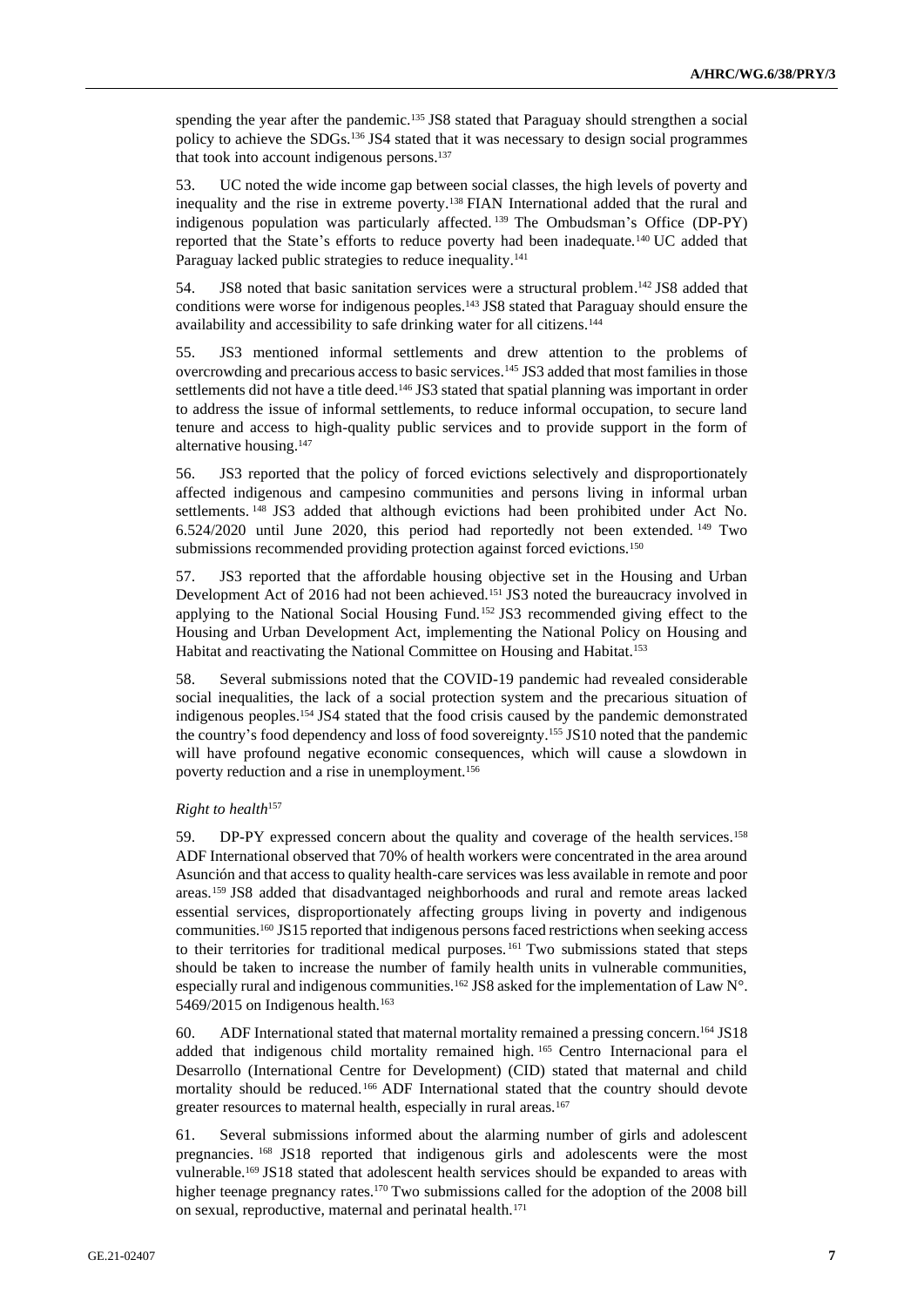62. JS9 recommended legalizing abortion on a broader range of grounds, including in cases involving health risks or sexual abuse or rape.<sup>172</sup>

63. JS18 recommended stepping up efforts to prevent HIV transmission, especially mother-to-child transmission, and improving the provision of care for persons with HIV without discrimination.<sup>173</sup>

64. JS7 reported cases of suicide among adolescents and young persons, especially men. <sup>174</sup> DP-PY stated that the national mental health policy should be effectively implemented.<sup>175</sup>

65. With respect to the COVID-19 pandemic, AI reported that Paraguay had set up compulsory quarantine centres in which conditions were inadequate, information was lacking and personnel and sanitary supplies were insufficient.<sup>176</sup> JS16 noted that people who suffered the disease faced harassment.<sup>177</sup> AI stated that compulsory quarantine should be avoided unless adequate conditions could be provided.<sup>178</sup>

### *Right to education*<sup>179</sup>

66. Two submissions reported that education had been centralized, bureaucratized and even partisanized and that higher education had been commercialized.<sup>180</sup>

Two submissions mentioned concerns about effective access to education and the poor quality of education.<sup>181</sup> JS1 reported that exclusion from education mainly affected persons from rural or poor backgrounds, most of whom were indigenous persons, and persons with disabilities.<sup>182</sup> JS9 stated that few people had access to university.<sup>183</sup> Several submissions stated that the education system should be reformed to improve the quality, coverage, cultural relevance and accessibility of education.<sup>184</sup> Two submissions requested that steps be taken to maintain school infrastructure and ensure access to water and sanitation.<sup>185</sup>

68. JS5 stated that young and adolescent girls find it more difficult to gain access to and remain in education.<sup>186</sup> JS7 noted that education of LGTBIQ population was conditioned to the denial of their identity.<sup>187</sup> JS5 noted that a cross-cutting gender plan should be included in the education policy.<sup>188</sup>

69. Two submissions reported that illiteracy had increased, especially among indigenous women.<sup>189</sup> JS5 added that the school dropout rate was high.<sup>190</sup> JS5 stated that steps should be taken to promote the educational inclusion of those who had dropped out of school for socioeconomic reasons and to coordinate education programmes with social protection programmes.<sup>191</sup>

70. JS9 was concerned that the lack of comprehensive sex education had resulted in high rates of sexual abuse, early sexual initiation and early pregnancy.<sup>192</sup> JS9 added that church representatives provided faith-based sex education in public schools and incited discrimination on the basis of sexual orientation and gender identity.<sup>193</sup> Two submissions mentioned that the Ministry of Education and Science had suspended the implementation of the comprehensive sex education teaching framework and had adopted an anti-gender stance through its decisions No. 29664/17 and No. 1761/19.<sup>194</sup> Several submissions called for the implementation of a comprehensive sex education policy that reflects a scientific, secular, gender-sensitive and human rights-based approach.<sup>195</sup> Several submissions called for the above-mentioned decisions to be revoked.<sup>196</sup>

71. JS9 was concerned that persons who spoke only Guaraní were not guaranteed access to education in that language.<sup>197</sup> JS5 added that many indigenous peoples were taught to read and write in Spanish. <sup>198</sup> JS14 stated that Paraguay should allocate resources to the Directorate-General for Indigenous Education to enable indigenous peoples' access to appropriate culturally and linguistically education.<sup>199</sup>

72. Several submissions mentioned the educational measures taken during the pandemic.<sup>200</sup> JS1 noted that there were barriers to Internet access, that online learning had not taken root and that there was a lack of materials.<sup>201</sup> Several submissions stated that the "Your School at Home" programme had led to greater inequality in education, particularly for rural populations and vulnerable groups and between the richest and poorest households.<sup>202</sup> JS19 stated that the online platform and the provision of free Internet access should be improved.<sup>203</sup>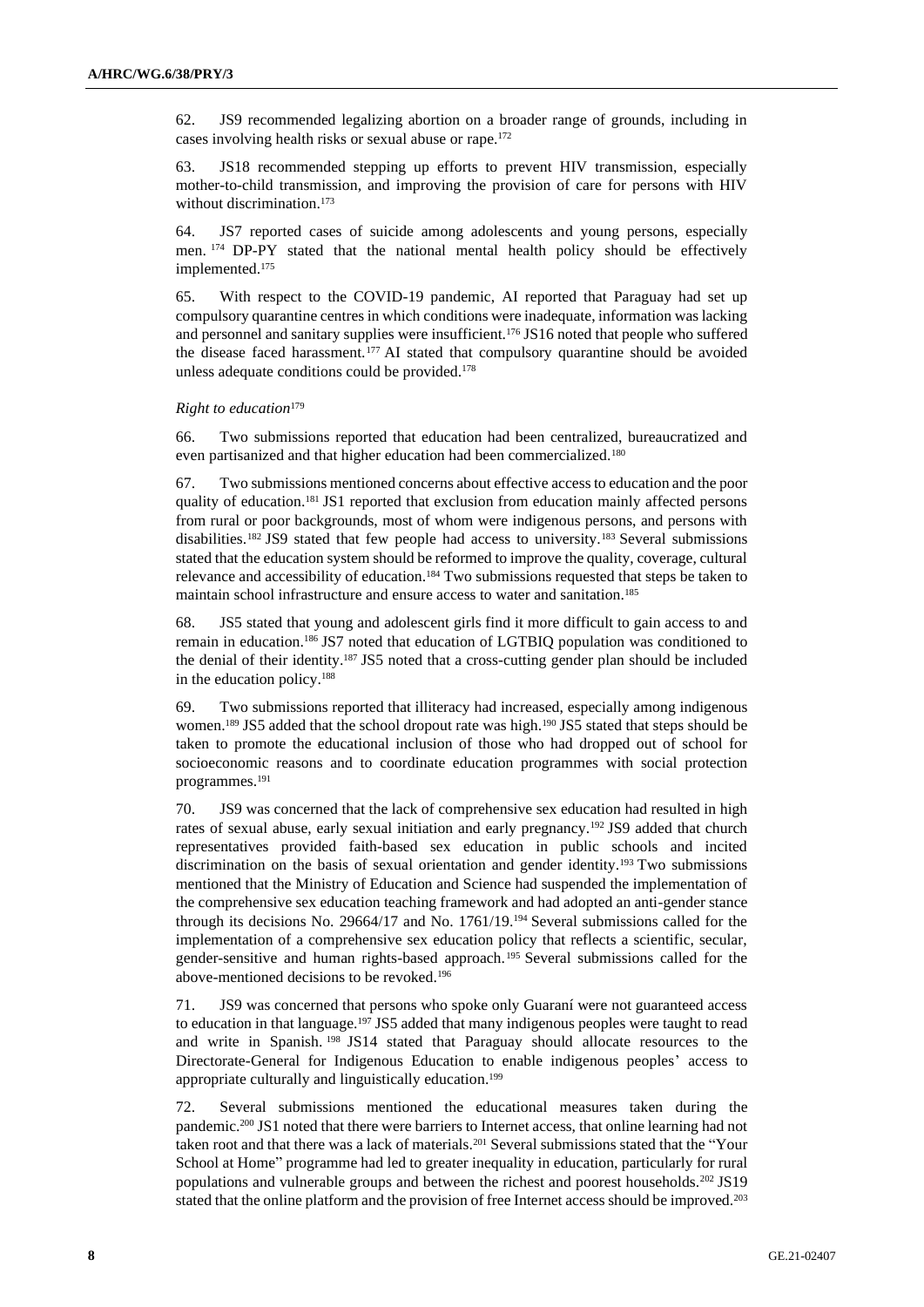JS5 noted that the closure of schools had caused a food crisis because many children relied on the school meals programme for nutrition. There had been reports of food parcels containing expired or spoiled food or too little food.<sup>204</sup>

## **4. Rights of specific persons or groups**

#### *Women*<sup>205</sup>

73. JS1 reported that women continued to face discrimination in various sectors.<sup>206</sup> JS1 stated that awareness-raising campaigns should be carried out to tackle stereotypes relating to the role of women.<sup>207</sup> JS11 called for inclusive policies to be strengthened.<sup>208</sup>

74. Two submissions reported that Act No. 5777/16 on the Comprehensive Protection of Women from All Forms of Violence established femicide as a criminal offence; however, the fact that the Act contained no reference to gender was detrimental to transgender and lesbian women and could lead to it being applied in a discriminatory way.<sup>209</sup> KR added that political violence against women had not been defined as a specific offence.<sup>210</sup>

75. Several submissions noted that during the COVID-19, gender-based violence and child abuse and mistreatment had increased.<sup>211</sup> JS12 added that the State had done little to provide protection and the courts had done nothing.<sup>212</sup> UC was concerned about the limited provision of prevention and support services for women.<sup>213</sup> UC called for training to be provided to relevant personnel and justice officials.<sup>214</sup> UC also called for an increase in the budget of the Ministry for Women. <sup>215</sup> JS14 stated that Paraguay improve access to culturally/linguistically appropriate services for indigenous girls and women victims of domestic and sexual violence.<sup>216</sup>

#### *Children*<sup>217</sup>

76. JS2 reported that the public funding devoted to children had been cut by 5 per cent in 2020. <sup>218</sup> JS18 stated that the Code on Children and Adolescents had not been fully implemented owing to a lack of resources.<sup>219</sup> JS10 noted that the National Plan for Childhood and Adolescence 2019–2024 was not approved. There were no evaluation reports concerning the Plan on Protection of Children against all forms of Violence and Abuse.<sup>220</sup> JS2 called for the National System for the Comprehensive Protection and Advancement of Children and Adolescents to be strengthened.<sup>221</sup>

77. Several submissions reported that Acts No. 6202/2018, No. 6572/2020 and No. 6.002/17 had been adopted in order to prevent sexual violence against children and adolescents.<sup>222</sup> JS10 stated that Paraguay should adopt specific legal provisions to explicitly criminalise the sale of children and other online child sexual exploitation-related offences, adopt a definition of child sexual abuse materials in line with the OP-CRC-SC, and integrate in the National Strategy for the Eradication of the Sexual Exploitation of Children all manifestations of sexual exploitation of children.<sup>223</sup>

78. Two submissions reported an increase in child abuse and violence.<sup>224</sup> JS1 also reported corporal punishment and domestic and school violence.<sup>225</sup> JS19 stated that domestic violence against girls had increased during the COVID-19 pandemic.<sup>226</sup> JS1 noted that efforts to combat violence of this kind and sexual exploitation were insufficient.<sup>227</sup> Two submissions stated that the sexual exploitation of children should be eradicated.<sup>228</sup> JS9 called for steps to be taken to ensure the effective functioning of the protection system.<sup>229</sup> Two submissions called for measures to be taken to promote access to justice.<sup>230</sup>

JS10 noted that child, early and forced marriage was normalised in Paraguay, affecting mostly indigenous and Guarani-speaking communities. Forced marriage was not a specific offence.<sup>231</sup>

80. JS18 noted that, despite evidence that adolescents, including girls and indigenous persons, were being recruited by illegal armed groups and in the context of organized crime, no prevention programme had been launched. JS18 added that 142 adolescents had served in the country's armed forces in 2019 and called for measures to prevent forced recruitment and to criminalize the recruitment of persons under 18 years old.<sup>232</sup>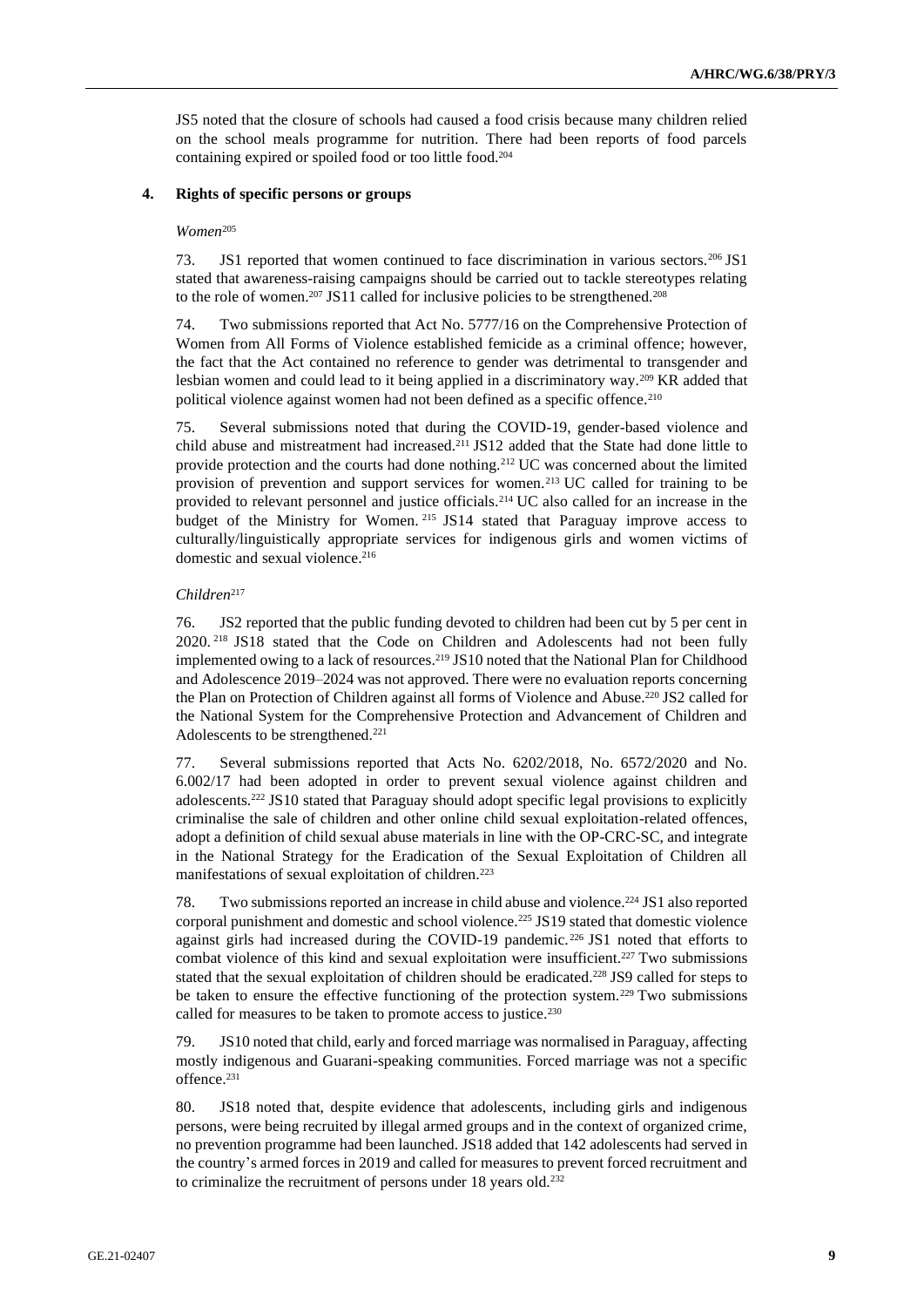81. JS1 reported that there were many children and adolescents without birth certificates, especially among the indigenous and rural population. JS1 called for measures to be taken to ensure access to civil registration for all and for identification campaigns to be conducted periodically in rural and indigenous areas.<sup>233</sup>

## *Persons with disabilities*<sup>234</sup>

82. JS9 stated that there were challenges concerning persons with disabilities and that the rights of deaf persons were restricted because of non-compliance with Act No. 4215/10. JS9 added that health services were inadequate, particularly for persons with severe psychosocial disabilities.<sup>235</sup>

83. Two submissions reported that many schools rejected children with intellectual and psychosocial disabilities. <sup>236</sup> JS9 reported that there were architectural, attitudinal and communicational barriers to their effective integration into the education system. The requirement that persons with disabilities must account for at least 5 per cent of civil servants, established in Act No. 2479/04, had not been met.<sup>237</sup> JS9 stated that Paraguay should harmonize the entire legal framework with the international convention.<sup>238</sup> JS18 asked for the effective implementation of Law  $N^{\circ}$ 5.136 on inclusive education.<sup>239</sup>

### *Indigenous peoples*<sup>240</sup>

84. Two submissions stated that Paraguay should grant the National Institute of Indigenous Affairs greater autonomy, powers and resources and that a national plan for indigenous peoples should be adopted.<sup>241</sup>

85. JS14 noted that discrimination against indigenous peoples continued. They remained largely underrepresented and marginalized.<sup>242</sup> AI referred to violations of their rights,<sup>243</sup> including chronic violations of their land rights.<sup>244</sup> JS14 noted that despite the 2019 protocol on consultation, free, prior and informed consent, indigenous peoples were still struggling with their land being taken without consultation.<sup>245</sup> JS15 added that the appropriation of their land by settlers, combined with the presence of armed groups, caused conflict, insecurity and violence.<sup>246</sup> Several submissions reported that there was no effective mechanism for the restitution of land and the protection of natural resources.<sup>247</sup> JS1 added that their lack of access to their land and natural resources was also due to delays in the registration and return of land.<sup>248</sup> Several submissions stated that Paraguay should establish mechanisms for the restitution, registration and legal qualification of ancestral territories. <sup>249</sup> JS12 called for indigenous peoples to be guaranteed land ownership and effective access to land.<sup>250</sup> JS8 noted that Paraguay should prevent third-party access to territories with indigenous peoples in voluntary isolation.<sup>251</sup>

86. Several submissions reported that the judgments of the Inter-American Court of Human Rights on the granting of land titles to the Enxet people of the Chaco and the Tekoha Sauce community of the Avá Guaraní people had not been implemented.<sup>252</sup>

87. JS14 noted that indigenous communities struggled for linguistic and cultural recognition. The Guaraní was viewed as subordinate to Spanish, despite being an official language. <sup>253</sup> JS called for the budget of the Academy of the Guaraní Language to be increased.<sup>254</sup>

88. AI reported that there had been a failure to take sufficient, culturally relevant measures with respect to indigenous peoples during the COVID-19 pandemic.<sup>255</sup>

## *Migrants*<sup>256</sup>

89. GDP noted that during the COVID-19, deportations had continued, including of nonnationals residing in border areas who were ordered to leave Paraguay for breaking quarantine rules. People were held in unsanitary State-run quarantine facilities without adequate food, water and medical care. GDP recommended ceasing the deportation of nonnationals and protecting immigration detainees during the pandemic.<sup>257</sup>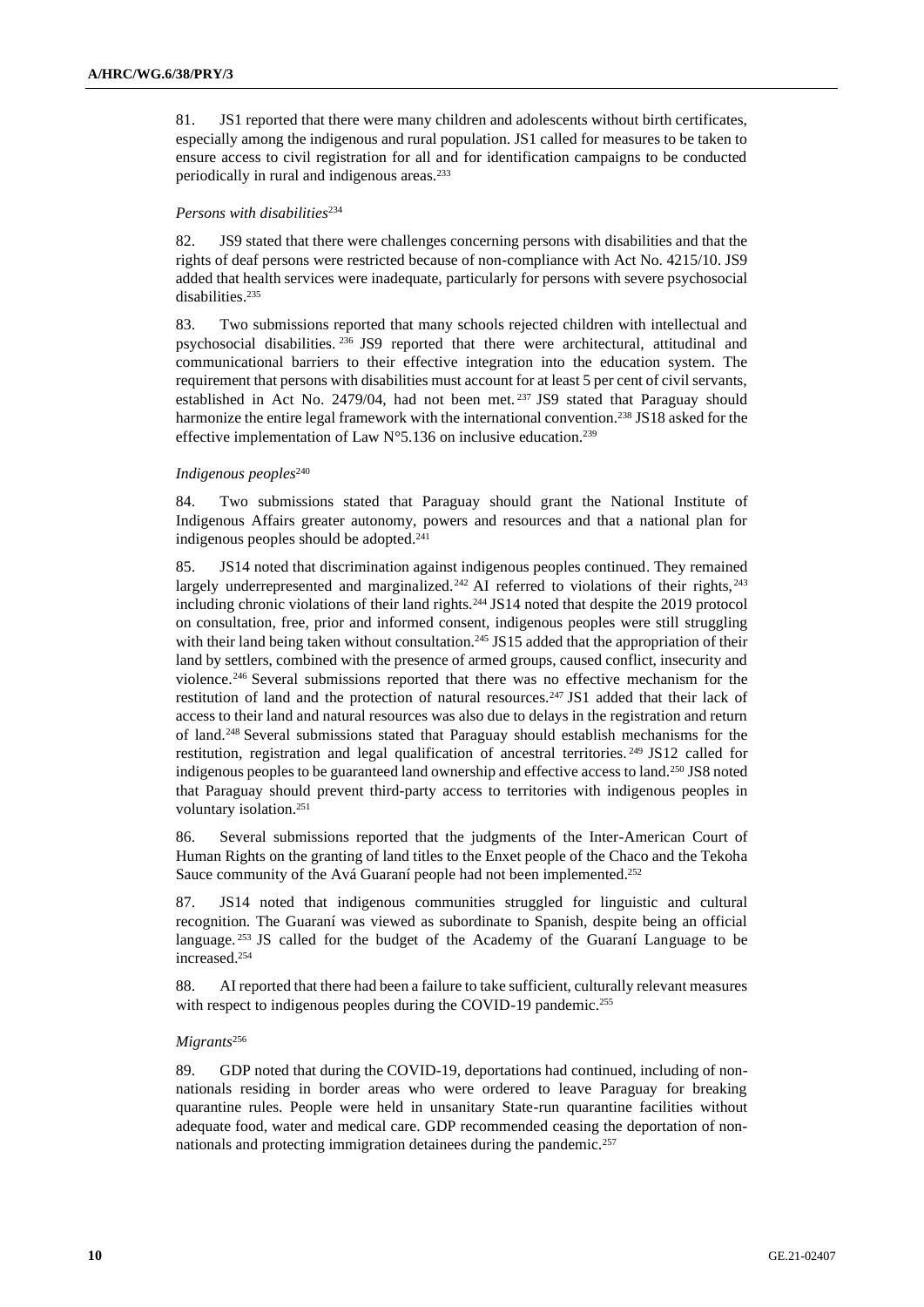#### *Notes*

|                                                       | <sup>1</sup> The stakeholders listed below have contributed information for this summary; the full texts of all |
|-------------------------------------------------------|-----------------------------------------------------------------------------------------------------------------|
| original submissions are available at: www.ohchr.org. |                                                                                                                 |
|                                                       |                                                                                                                 |

*Civil society*

| Individual submissions:   |                                                                |
|---------------------------|----------------------------------------------------------------|
| <b>ADF</b> International  | ADF International, Geneva (Switzerland);                       |
| AI                        | Amnesty International, London (United Kingdom);                |
| <b>CID</b>                | Centro Internacional para el Desarrollo, Geneva (Switzerland); |
| <b>FIAN</b> International | FIAN International – FIAN Sección Paraguay, Asunción           |
|                           | (Paraguay);                                                    |
| <b>GDP</b>                | Global Detention Project, Geneva (Switzerland);                |
| KR.                       | Kuña Róga, Encarnación (Paraguay);                             |
| <b>REDLAD</b>             | Red Latinoamericana y del Caribe para la Democracia            |
|                           | (REDLAD), Bogotá (Colombia);                                   |
| UC                        | Universidad Católica "Ntra. Sra. de la Asunción", Asunción     |
|                           | (Paraguay).                                                    |
| Joint submissions:        |                                                                |

JS1 **Joint Submission 1 submitted by**: Istituto Internazionale Maria Ausiliatrice (IIMA), Veyrier (Switzerland), and International Volunteerism Organization for Women, Education, Development (VIDES International), Brussels (Belgium);

JS2 **Joint Submission 2 submitted by**: Coordinadora de Derechos Humanos del Paraguay (CODEHUPY), Asunción (Paraguay). Members: AIREANA, Grupo por los Derechos de las Lesbianas, Asociación Callescuela, Asociación Panambi, Base Investigaciones Sociales (Base-IS), Centro de Documentación y Estudios (CDE), Comité de América Latina y el Caribe para la Defensa de los Derechos de la Mujer (Cladem-Py), Coordinación de Mujeres del Paraguay (CMP), Comité de Iglesias para Ayudas de Emergencia (CIPAE), Decidamos - Campaña por la expresión Ciudadana, Enfoque Territorial, Fundación Vencer, Fundación Dr. Andrés Rivarola Queirolo (FUNDAR), Gestión Local, Grupo Sunu de Acción Intercultural, Heñói, Movimiento de Objeción de Conciencia Paraguay (MOC-PY), Red de ONG's que trabajan VIH/SIDA en Paraguay, Servicio Jurídico Integral para el Desarrollo Agrario (SEIJA), Servicio Paz y Justicia – Paraguay (Serpaj – Py), Sindicato de Periodistas del Paraguay (SPP), Tape'a para el Desarrollo Social Sostenible, Tierraviva a los Pueblos Indígenas del Chaco, TEDIC - Tecnología y Comunidad, y UNES - Unidas en la Esperanza. Supporters: Amnistía Internacional Paraguay, Coordinadora por los Derechos de la Infancia y la Adolescencia (CDIA), Coordinación Nacional de Pastorales Indígenas (Conapi - CEP), Centro de Estudios Paraguayos Antonio Guasch (Cepag), Centro Paraguayo de Teatro (Cepate), Fundación Celestina Pérez de Almada (FCPA), Instituto de Ciencias Sociales de Paraguay (ICSO), Iniciativa Amotocodie, Instituto de Estudios Comparados en Ciencias Penales y Sociales Paraguay (Inecip - Py), Gente Ambiente y Territorio (GAT), y Semillas para la Democracia. JS3 **Joint submission 3 submitted by**: Hábitat para la Humanidad Paraguay (HPH-Py) y Un TECHO Paraguay, Facultad de Arquitectura, Diseño y Arte de la Universidad Nacional de Asunción, por medio del Centro de Investigación Desarrollo e Innovación (CIDi), Fábrica Social, Asunción (Paraguay);

JS4 **Joint submission 4 submitted by**: Tierraviva a los Pueblos Indígenas del Chaco, Base Investigaciones Sociales (BASEe), Heñói Centro de Estudios y promoción de la Democracia, los Derechos Humanos y la Sostenibilidad Socioambiental, and Coordinadora de Derechos Humanos del Paraguay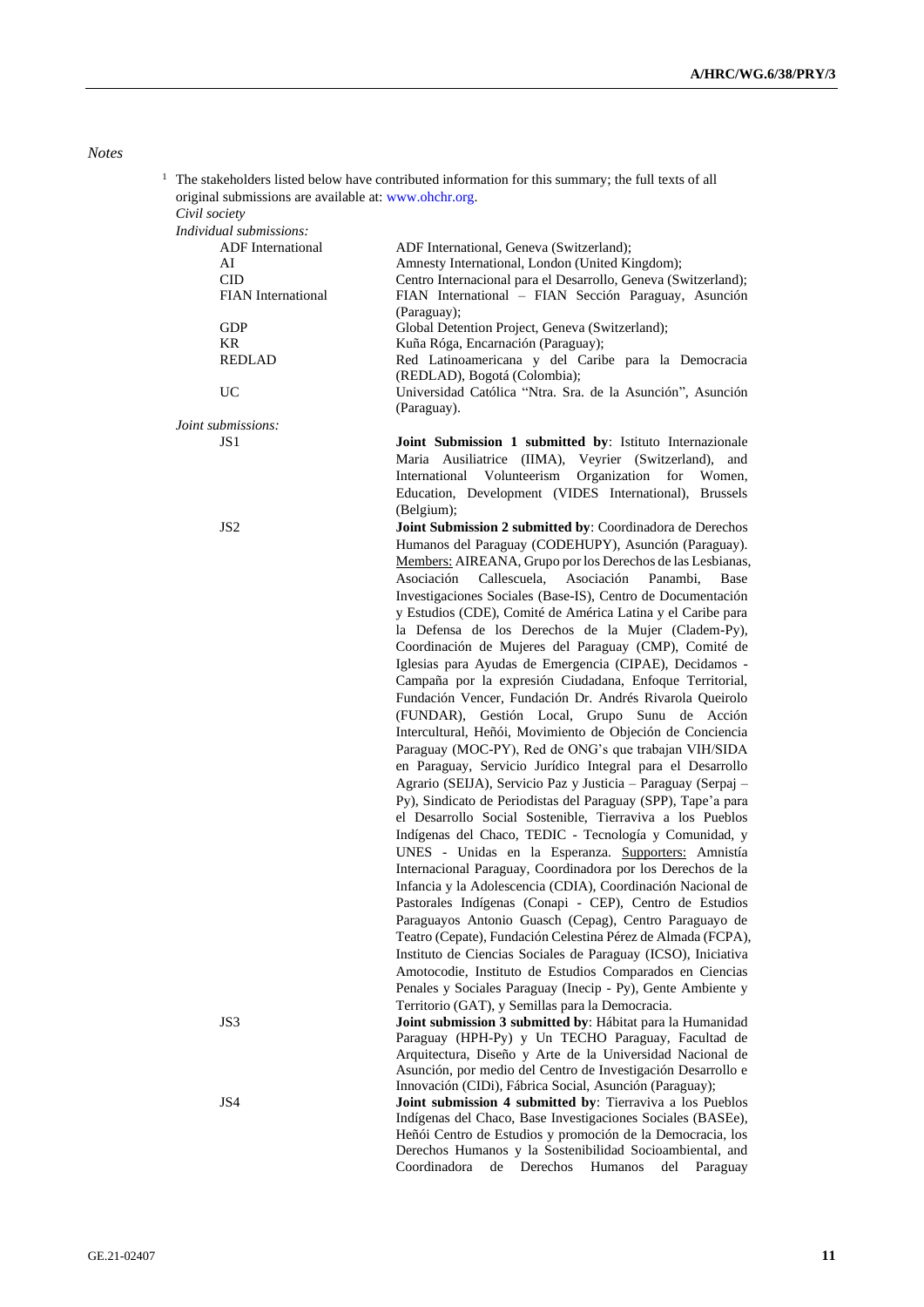| JS5              | (CODEHUPY) Coordinadora de Derechos Humanos del<br>Paraguay (CODEHUPY), Asunción (Paraguay);<br>Joint submission 20 submitted by: Servicio Paz y Justicia de<br>Paraguay (SERPAJ-Py) y la Coordinadora por los Derechos de<br>la Infancia y la Adolescencia (CDIA Paraguay), Asunción                                                                                                                                                                                                                                                                                                                                                                                                                                                                                                                                                                                                        |
|------------------|----------------------------------------------------------------------------------------------------------------------------------------------------------------------------------------------------------------------------------------------------------------------------------------------------------------------------------------------------------------------------------------------------------------------------------------------------------------------------------------------------------------------------------------------------------------------------------------------------------------------------------------------------------------------------------------------------------------------------------------------------------------------------------------------------------------------------------------------------------------------------------------------|
| JS <sub>6</sub>  | (Paraguay).<br>Joint submission 6 submitted by: IFEX-ALC Alianza de<br>América Latina y el Caribe, Toronto (Canada), and Sindicato                                                                                                                                                                                                                                                                                                                                                                                                                                                                                                                                                                                                                                                                                                                                                           |
| JS7              | de Periodistas del Paraguay (SPP), Asunción (Paraguay);<br>Joint submission 7 submitted by: Base Educativa y<br>Comunitaria de Apoyo (BECA), Coordinadora por los                                                                                                                                                                                                                                                                                                                                                                                                                                                                                                                                                                                                                                                                                                                            |
| JS8              | Derechos de la Infancia y la Adolescencia (CDIA), Fundación<br>Vencer, Grupo de Adolescentes y Jóvenes Somos Pytyvõhára<br>en Derechos Sexuales y Derechos Reproductivos, Grupo Luna<br>Nueva, Presencia Joven, Servicio Paz y Justicia (SERPAJ-Py)<br>y Unión de Profesionales para la Educación y Calidad en<br>Servicios de Salud Sexual y Salud Reproductiva (UPECSAR),<br>Asunción (Paraguay);<br>Joint submission 8 submitted by: FAPI (Federación por la<br>Autodeterminación de los Pueblos Indígenas), WWF -<br>Paraguay (World Wildlife Fund - Paraguay Office Country),<br>Asociación Guyra Paraguay, IDEA (Instituto de Derecho y<br>Economía Ambiental), Fundación Plurales, UCINY (Unión de<br>Comunidades Indígenas de la Nación Yshir), Altervida, Grupo<br>SUNU, Organización Mujeres Indigenas Guaraní (OMIG),<br>Organización de Mujeres Artesanas Ayoreas 7 clanes, OMMI |
| JS9              | (Organización de Mujeres Mismo Indígena), PCI Pro<br>Comunidades Indígenas, ROAM (Red de Organizaciones<br>Ambientalistas del Paraguay), Asociación Eco- Pantanal, y<br>CDPI - Consejo de Pueblos Indígenas, Asunción (Paraguay);<br>Joint submission 9 submitted by: Aireana-Grupo por los<br>Derechos de las Lesbianas, Panambí, Red contra toda forma de<br>Discriminación, Somos Pytyvöhára, Akahatá-Equipo de<br>Trabajo en Sexualidades y Géneros, Synergia y la Iniciativa por<br>los Derechos Sexuales (SRI), Buenos Aires (Argentina),<br>Asunción (Paraguay) and Montevideo (Uruguay);                                                                                                                                                                                                                                                                                             |
| <b>JS10</b>      | Joint submission 10 submitted by: Grupo Luna Nueva,<br>Asunción (Paraguay) and ECPAT International, Bangkok<br>(Thailand);                                                                                                                                                                                                                                                                                                                                                                                                                                                                                                                                                                                                                                                                                                                                                                   |
| JS <sub>11</sub> | Joint submission 11 submitted by: Asociación Tecnología y<br>Comunidad (TEDIC) <sup>1</sup> y la Asociación para el Progreso de las<br>Comunicaciones (APC), Asunción (Paraguay);                                                                                                                                                                                                                                                                                                                                                                                                                                                                                                                                                                                                                                                                                                            |
| JS12             | Joint submission 12 submitted by: Fundación Hugo Daniel<br>Ramírez Osorio, Encarnación (Paraguay) y Fundación Plurales,                                                                                                                                                                                                                                                                                                                                                                                                                                                                                                                                                                                                                                                                                                                                                                      |
| JS13             | Córdiba (Argentina);<br>Joint submission 13 submitted by: CIVICUS: World Alliance<br>for Citizen Participation, Geneva (Switzerland) and Semillas                                                                                                                                                                                                                                                                                                                                                                                                                                                                                                                                                                                                                                                                                                                                            |
| JS14             | para la Democracia, Asunción (Paraguay);<br>Joint submission 14 submitted by: Cultural Survival and The<br>American Indian Law Clinic of the University of Colorado,                                                                                                                                                                                                                                                                                                                                                                                                                                                                                                                                                                                                                                                                                                                         |
| JS15             | Massachusetts and Colorado (United States of America);<br>Joint submission 15 submitted by: Mujeres Indígenas de<br>Paraguay (MIPY), Organización de Mujeres Indígenas Guaraní<br>(OMIG) y la Organización del Pueblo Guaraní (OPG),                                                                                                                                                                                                                                                                                                                                                                                                                                                                                                                                                                                                                                                         |
| JS16             | Asunción (Paraguay);<br>Joint Submission 16 submitted by: TEDIC (Technology and<br>Community Association), Asunción (Paraguay), and Privacy<br>International (PI), London (United Kingdom of Great Britain                                                                                                                                                                                                                                                                                                                                                                                                                                                                                                                                                                                                                                                                                   |
| JS17             | and Northern Ireland);<br>Joint Submission 17 submitted by: Decidamos, Campaña por<br>la Expresión Ciudadana, Asunción (Paraguay). Members:<br>Centro de Análisis y Difusión de la Economía Paraguaya<br>(CADEP), Centro de Documentación y Estudios (CDE), Centro<br>de Estudios Paraguayos"Antonio Guasch" (CEPAG), Fe y<br>Alegría, Movimiento de Educación Popular Integral y<br>Promoción Social, Global Infancia, Servicio de Educación y                                                                                                                                                                                                                                                                                                                                                                                                                                              |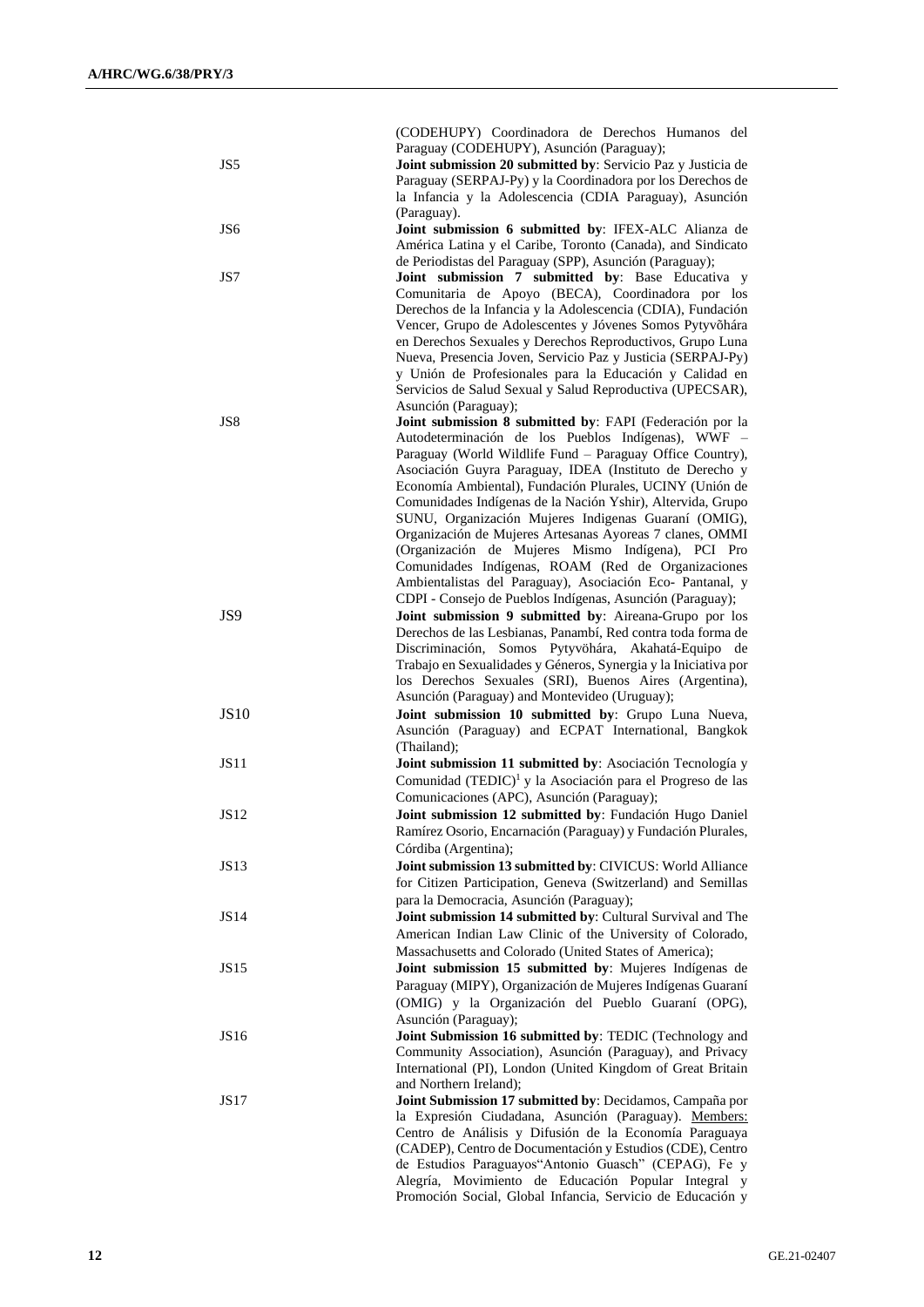|   |                                                            | Apoyo Social-Área Rural (SEAS-AR), Servicio de Educación<br>Popular (SEDUPO), Servicio Paz y Justicia Paraguay (SERPAJ |
|---|------------------------------------------------------------|------------------------------------------------------------------------------------------------------------------------|
|   |                                                            | Py) y Tape, Comunicación y Educación.                                                                                  |
|   | <b>JS18</b>                                                | Joint submission 18 submitted by: Coordinadora por los                                                                 |
|   |                                                            | Derechos de la Infancia y la Adolescencia (CDIA), Asunción                                                             |
|   |                                                            | (Paraguay). Members: ACOM, ADRA, BECA, CECTEC,                                                                         |
|   |                                                            | DENIDE, Enfoque Niñez, Enfoque Territorial, Fundación                                                                  |
|   |                                                            | Alda, Fundación APAMAP, Fundación Casa Cuna, Fundación                                                                 |
|   |                                                            | Infancia,<br>Good<br>Neighbors<br>Teletón,<br>Global<br>Paraguay,                                                      |
|   |                                                            | Fundación Buen PAstor, Luna Nueva, Paraguay Educa, Plan                                                                |
|   |                                                            | Internacional Paraguay, Red Cica Paraguay, Rondas, Tape'a,                                                             |
|   |                                                            | VinculArte, and Yvytu Pyahu. Supporters: CAMSAR, Enseña<br>por Paraguay, Fundación Don Bosco, Fundación Hugo Daniel,   |
|   |                                                            | Ramirez Osorío, Fundación La Salle, Fundación Mamá Cultiva,                                                            |
|   |                                                            | Fundación Marco Aguayo, Fundación Maristas de Solidaridad                                                              |
|   |                                                            | Internacional, Fundación Rvdo. Rafael Torres Ortega,                                                                   |
|   |                                                            | Fundación Vida Plena, Fundación Vencer, Hogar Santa Teresa,                                                            |
|   |                                                            | and Serpaj-py.                                                                                                         |
|   | <b>JS19</b>                                                | Joint submission 19 submitted by: Grupos Organizados de                                                                |
|   |                                                            | Niñas, Niños y Adolescentes de Paraguay "Nuestro derechos,                                                             |
|   |                                                            | Nuestras voces", Asunción (Paraguay). Members: Grupo                                                                   |
|   |                                                            | Navegar, Carabela Koraygua, Estudiantes de secundaria del                                                              |
|   |                                                            | Colegio Alejo Garcia, Movimiento Niñas con Igualdad,<br>Coordinación Nacional de Niños, Niñas y Adolescentes           |
|   |                                                            | Trabajadores (CONNATS), Red de Delegados y Mesa Infanto                                                                |
|   |                                                            | Juvenil.                                                                                                               |
|   | National human rights institution:                         |                                                                                                                        |
|   | DP-PY                                                      | Defensoría del Pueblo de la República del Paraguay, Asunción                                                           |
|   |                                                            | (Paraguay).                                                                                                            |
|   | $2$ The following abbreviations are used in UPR documents: |                                                                                                                        |
|   | <b>ICERD</b>                                               | International Convention on the Elimination of All Forms of                                                            |
|   |                                                            | Racial Discrimination:                                                                                                 |
|   | <b>ICESCR</b>                                              | International Covenant on Economic, Social and Cultural                                                                |
|   |                                                            | Rights;                                                                                                                |
|   | <b>OP-ICESCR</b>                                           | Optional Protocol to ICESCR;                                                                                           |
|   | <b>CRC</b>                                                 | Convention on the Rights of the Child;                                                                                 |
|   | OP-CRC-SC                                                  | Optional Protocol to CRC on the sale of children, child                                                                |
|   |                                                            | prostitution and child pornography;                                                                                    |
|   | <b>OP-CRPD</b>                                             | Convention on the Rights of Persons with Disabilities;                                                                 |
|   | <b>ICPPED</b>                                              | International Convention for the Protection of All Persons                                                             |
|   |                                                            | from Enforced Disappearance.                                                                                           |
|   |                                                            | <sup>3</sup> For relevant recommendations see A/HRC/32/9, paras. $102.1 - 102.8$ ; $105.1 - 105.2$ .                   |
| 4 |                                                            | AI, p. 5, FIAN International, p. 8, JS2, para. 1 (a), JS12, para. 24, and JS17, para. 67. See also JS17,               |
|   | paras. 47-48.                                              |                                                                                                                        |

- 
- 5 JS2, para. 1 (c).
- <sup>6</sup> AI, p. 5, JS2, para. 1 (c), JS8, p. 15, and JS12, para 25. See also AI, para. 8 and REDLAD, para. 2.10.
- $7$  JS2, para. 1 (b).
- 8 JS2, para. 8. See also CCPR/C/104/D/1828/2008, CCPR/C/104/D/1829/2008, CPR/C/123/D/2372/2014 and CCPR/C/126/D/2751/2016.
- 9 JS13, para. 6.5 and JS14, para. VI.11.
- <sup>10</sup> JS13, para. 6.6.
- <sup>11</sup> For relevant recommendations see A/HRC/32/9, paras. 102.14–102.24; 102.28–102.30; 102.34– 102.35.
- <sup>12</sup> JS17, paras. 6 and 51. See also JS2, para. 5(b) and UC, para. 10. See also DP-PY, para. 7; JS18, para. 14 and DP-PY, para. 5.
- <sup>13</sup> DP-PY, para. 4, JS2, para. 5, JS17, para. 5, and JS18, para. 14.

<sup>14</sup> JS18, para. 14.

- <sup>15</sup> JS2, para. 5 and 5 (a) and UC, paras. 9–10.
- <sup>16</sup> UC, paras. 2-3. See also: JS17, para. 1.
- <sup>17</sup> JS2, para. 5 (a) and UC, para. 10.
- <sup>18</sup> JS17, para. 5, JS18, para. 14 and UC, paras. 4 and 8.
- <sup>19</sup> JS17, paras. 7, 50 and 52.
- <sup>20</sup> JS2, para. 7 (a) (b).
- <sup>21</sup> JS2, para. 6–6 (a). See also JS13, para. 6.6.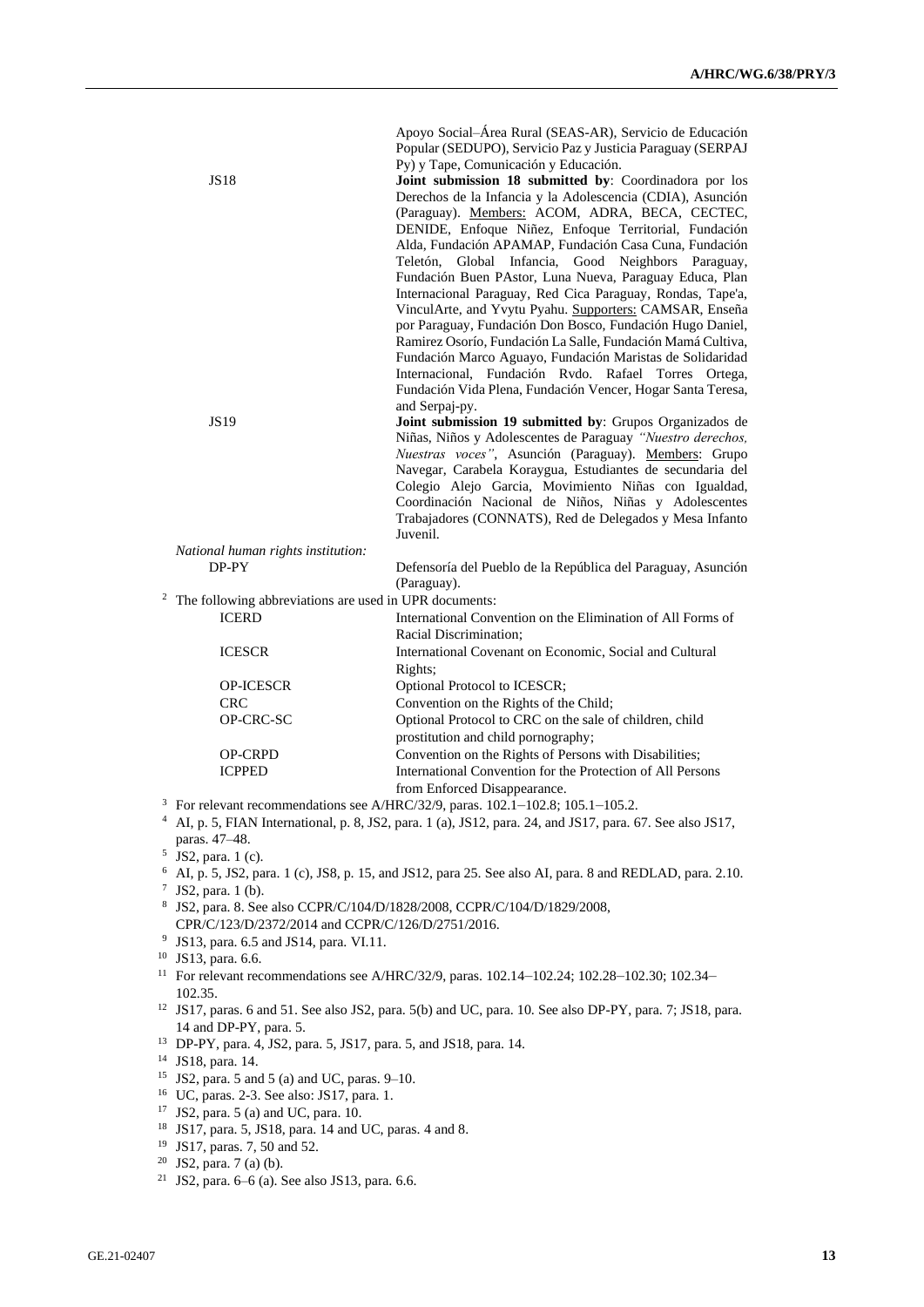- JS14, para. VI.12.
- JS18, paras. 41–42.3. See also JS18, para. 8, JS10, p. 13, para. 19, UC, para. 26, JS2, para. 4 (b), and JS1, para. 41 (f).
- JS8, p. 15.
- <sup>25</sup> For relevant recommendations see A/HRC/32/9, paras. 102.33; 102.36–102.45; 102.52–102.58.
- <sup>26</sup> JS9, para. 3. See also AI, paras. 1 and 14, and JS9, paras.  $17-18$ ,  $20-21$  and  $24$ .
- AI, p. 5, JS2, para. 3 (a), JS18, para. 11.6, and JS9, para. 26. See also JS9, para. 4, JS18, para. 10, JS2, para. 3, and AI, para. 10.
- JS9, paras. 16, 14 and 17. See also JS9, paras. 19 and 22.
- JS9, paras. 26–29. See also JS9, paras. 19 and 30.
- AI, para. 15, JS9, para. 12, and JS13, para. 5.7.
- AI, para. 16, JS13, para. 5.7, and JS9, para. 13. See also JS2, para. 16.
- JS9, para. 5.
- <sup>33</sup> For relevant recommendations see A/HRC/32/9, para. 102.186.
- UC, para. 18.
- JS8, p. 9. See also FIAN International, paras. 4, JS18, para. 28, and JS12, para. 14.
- JS8, p. 4 and JS14, para. 12. See also FIAN International, paras. 4 and 18.
- JS12, para. 13 and FIAN International, paras. 4–5. See also JS14, para. 18, JS8, p. 8, JS19, para. 3, and JS12, para. 15. See also: JS8, p. 10 and para. 2.2.3. See also JS14, para. 16 and JS15, p. 4, paras. 13 and 3.
- JS8, p. 8. See also JS15, para. 7 and JS14, paras. 13 and 16–17.
- FIAN International, paras. 19, 18 and 5. See also JS19, para. 3.
- FIAN International, para. 20. See also FIAN International, paras. 5 and 21-22, REDLAD, para. 2.9, JS14, para. 13, and AI, para. 3. See also: JS8, para. 2.2.3.
- JS15, p. 4, para. 2. See also: JS8, pp. 8 and 15; FIAN International, p. 8.
- JS14, para. 47, JS4, para. 9, JS8, p. 6, and JS15, para. 4. See also: JS8, pp. 6–7 and 9. See also JS4, para. 9; JS14, para; JS8, p. 10 and JS19, para. 3.
- JS4, para. 9.
- JS8, p. 6. See also: JS4, para. 9.
- JS15, p. 4, para. 3 and JS4, paras. 9 (b) and 14 (f). See also: JS8, p. 16.
- JS4, paras. 5 and 3. See also JS14, para. 16, JS8, p. 10, and JS19, para. 3.
- JS4, paras. 4, 6 and 9. See also JS14, para. 16.
- JS8, pp. 5 and 8.
- FIAN International, p. 8, JS12, para. 27, and JS4, para. 2(a). See also: JS8, p. 15.
- JS4, para. 3 (b). See also JS8, pp. 5 and 16.
- FIAN International, para. 4. See also JS15, para. 6. See also: JS18, para. 28 and JS4, para. 8.
- FIAN International, para. 5. See also FIAN International, para. 7, JS19, para. 4 (b), JS4, para. 3 (e), and JS18, para. 30.4. See also: JS12, paras. 16 and para. 23 and JS4, para. 3 (e).
- FIAN International, para. 8. See also JS4, para. 3 (e), JS19, para. 4 (b), and JS18, para. 30.4.
- FIAN International, p. 8 and JS12, para. 23.
- JS8, pp. 4–5, JS14, paras. 44–45 and JS12, paras. 9–10.
- JS15, para. 6. See also JS12, paras. 9 and 11. See also: UC, para. 16 and JS4, para. 14.
- JS4, para. 14 (g). See also JS8, p. 16.
- JS8, pp. 5, 11 and 15. See also JS8, p. 9.
- For relevant recommendations see A/HRC/32/9, paras. 102.9–102.10; 102.64–102.66; 102.110– 102.111.
- JS6, paras. 28 and 30.
- JS18, para. 37 and JS2, para. 15. See also JS18, para. 38.
- JS2, para. 15. See also: JS18, para. 39.2. See also JS2, para. 15 (a) (b).
- AI, para. 24 and pp. 5–6.
- JS17, para. 56. See also JS17, paras. 13–14.
- For relevant recommendations see A/HRC/32/9, paras. 102.105–102.109; 102.113–102.118; 102.120–102.122; 104.1.
- UC, paras. 11–12. See also JS2, para. 12.
- JS2, para. 12 (e) and UC, para. 13.
- JS17, paras. 8, 53 and 55. See also JS2, para. 12 and JS17, paras. 9–10.
- JS2, paras. 14, 9 and 13.
- JS5, para. 28.
- <sup>71</sup> JS2, paras. 14 (a) and 9 (b) (c) (a). See also: AI, p. 5 and JS2, para. 13 (a).
- JS18, paras. 32.2 and 32.4–32.5. See also JS18, para. 31.
- For relevant recommendations see A/HRC/32/9, paras. 102.119; 102.123–102.135.
- JS13, para. 4.1 and REDLAD, para. 3.1. See also JS6, para. 5.
- JS13, para. 4.5. See also JS6, para. 12. See also: JS13, para. 6.3 and REDLAD, para. 4.2.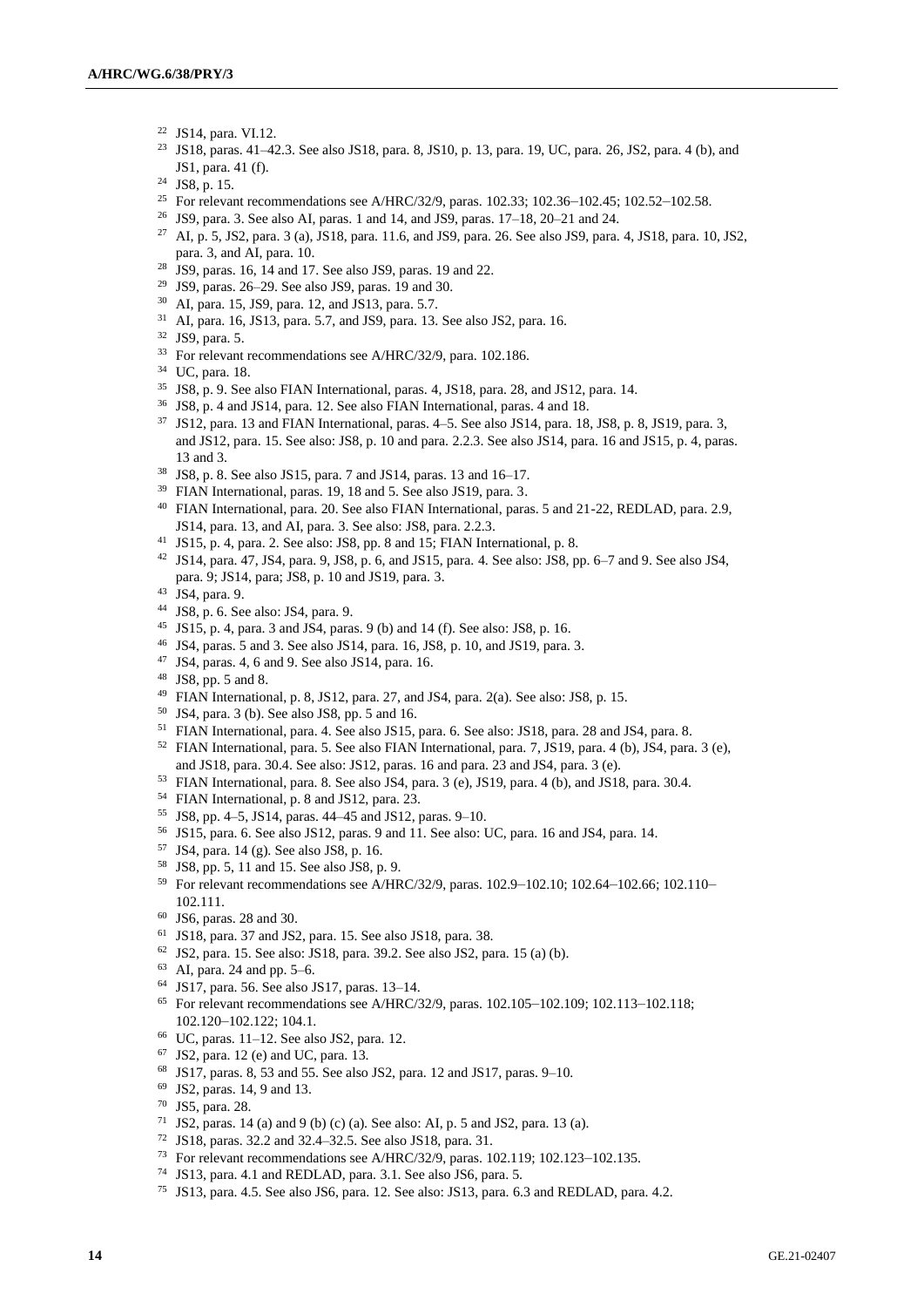- REDLAD, paras. 3.3, 3.4 and 3.2. See also JS6, para. 9, REDLAD, para. 3.5, and JS13, para. 4.6.
- JS13, paras. 4.4 and 4.9.
- JS13, para. 6.3 and REDLAD, para. 4.2.
- JS13, para. 4.10.
- JS6, paras. 22 and 25. See also: JS6, paras. 6 and 31. See also JS13, paras. 3.7 and 4.11, and REDLAD, para. 3.8.
- REDLAD, para. 2.6 and JS13, para. 4.8. See also JS6, paras. 25–27.
- JS6, para. 11.
- JS16, paras. 50 and 75. See also JS16, para. 51 and REDLAD, para. 3.8.
- JS13, para. 4.7 and JS6, para. 39. See also JS13, para. 6.3.
- JS6, p. 8 and para. 11.
- JS13, paras. 2.7, 2.1 and 2.3.
- JS13, para. 6 and REDLAD, para. 4.
- JS13, para. 1.5 and REDLAD, paras. 1.3 and 2.1–2.4. See also JS13, paras. 3.1–3.11, REDLAD, paras. 2.6–2.7 and 2.9, JS15, para. 11, JS12, para. 14, AI, paras. 4 and 18, JS2, paras. 16–18, JS6, paras. 3–5, 16–22 and 24, and JS5, para. 27.

- JS13, paras. 3.2, 3.7, and 3.9–3.10, JS6, paras. 4, 20 and 28–30, JS2, para. 18, and REDLAD, para. 2.9.
- JS2, para. 17. See also JS6, para. 22.
- JS2, para. 16. See also REDLAD, paras. 1.3 and 2.1, AI, para. 4, and JS13, para. 3.1.
- JS6, para. 10, AI, para. 4, JS13, para. 3.3, and REDLAD, para. 2.4. See also JS6, p. 8.
- JS13, paras. 1.5, 3.2 and 3.4, JS15, para. 11, REDLAD, paras. 1.3 and 2.9, JS2, paras. 16–17, and FIAN International, para. 6. See also JS5, para. 27.
- JS12, para. 14, JS15, para. 11, JS6, para. 36, JS13, paras. 3.2 and 3.6, and JS2, para. 16.
- AI, p. 5, JS2, paras. 16 (a) (b)–17 (a) (b)–18 (a) (b), JS13, paras. 6.2–6.3, REDLAD, para. 4.1, JS15, p. 4, paras. 1 and 6, and JS6, p. 8.
- JS13, para. 1.5.
- JS13, paras. 5–3 and 5.6, and JS17, para. 27. See also: JS13, para. 5.5; JS13, para. 5.12. See also JS16, paras. 51–52.
- JS16, para. 52.
- JS13, para. 3.7. See also JS6, para. 21.
- JS17, para. 63 and JS13, para. 6.4.
- JS17, para. 15. See also JS17, paras. 57–58.
- JS16, para. 55.
- KR, para. 3. See also JS17, paras. 22–23.
- JS17, para. 21.
- JS17, paras. 24 and 59-60, and KR, paras. 10, 18, 19 and 21.
- For relevant recommendations see A/HRC/32/9, paras. 102.12; 102.99–102.104.
- JS1, para. 46. See also JS10, para. 14.
- JS18, para. 33.
- JS18, para. 33.
- JS18, paras. 34.2 and 34.1.
- GDP, para. 4.
- For relevant recommendations see A/HRC/32/9, paras. 102.62–102.63; 102.138.
- JS16, paras. 72–74. See also JS16, paras. 20–42 and 60–68.
- JS16, para. 43. See also JS16, paras. 44–54.
- JS16, paras. 66 and 69–70.
- JS18, para. 21. See also JS18, para.22.5.
- For relevant recommendations see A/HRC/32/9, paras. 102.13; 102.95–102.96.
- JS1, paras. 49 and 50 (e). See also: JS19, para. 7 (a) (i).
- JS12, para. 3.
- JS1, paras. 39 and 41 (b). See also DP-PY, paras. 9–10.
- JS13, paras. 2.4–2.5 and 6.1. See also JS13, para. 5.4.
- JS18, para. 20 and JS1, para. 48.
- JS10, paras. 12–13 and JS18, para. 20.
- JS1, para. 47. See also JS18, para. 20.
- JS1, para. 50 (d).
- JS18, para. 22.6. See also JS18, para. 20, DP-PY, para. 23, and JS10, para. 36. See also: JS1, para. 50 (a) (c) and DP-PY, para. 23.
- JS18, para. 5.
- JS17, para. 33.
- JS16, para. 68.

JS13, para. 3.11.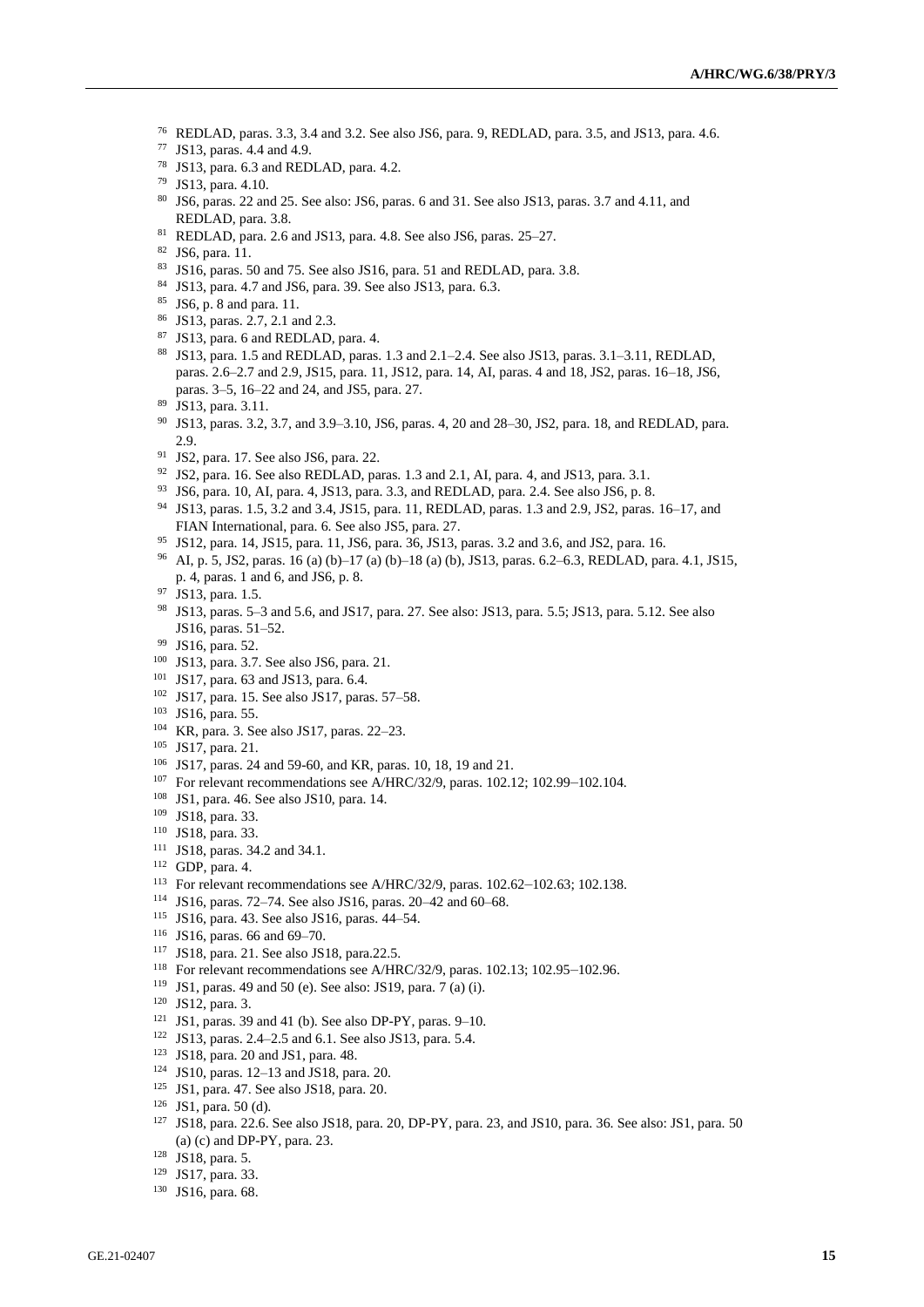- JS18, para. 6.4.
- JS17, paras. 38, 40 and 66.
- For relevant recommendation see A/HRC/32/9, paras. 102.139–102.146; 102.185.
- JS5, para. 30.
- JS18, para. 40.
- JS8, p. 16.
- JS4, para. 14 (d).
- UC, paras. 16 and 14. See also JS18, para. 3 and JS15, para. 1.
- FIAN International, para. 10. See also UC, para. 16, JS15, para. 10, JS1, para. 44, JS4, para. 13, JS18, para. 9, AI, para. 13, and JS14, paras. 14 and 22.
- DP-PY, para. 27.
- UC, para. 20.
- JS8, p. 5. See also: JS18, para. 27.
- JS8, p. 5. See also JS4, para. 5, JS8, pp. 12–13, and JS12, para. 5.
- JS8, p. 16. See also JS12, paras. 20 and 22.
- JS3, paras. 3, 24 and 26.
- JS3, paras. 32 and 24.
- JS3, paras. 35, 37, 39, 1 and 26, and p. 11.
- JS4, para. 15. See also JS3, paras. 37–39 and FIAN International, para. 20.
- JS3, para. 38.
- JS4, para. 15 (a) and JS3, para. 1 and p.11. See also FIAN International, p. 8.
- JS3, paras. 17 and 15.
- JS3, paras. 14 and 12.
- JS3, para. 1 and p. 11. See also JS3, paras. 3–11.
- JS3, para. 23, FIAN International, para. 16, and JS4, para. 13. See also UC, para. 17 and AI, para. 28.
- JS4, para. 8. See also JS18, para. 28.
- JS10, para. 6. See also UC, para. 17.
- For relevant recommendation see A/HRC/32/9, paras. 102.148–102.157; 105.3–105.6.
- DP-PY, para. 17.
- ADF International, para. 12.
- JS8, pp. 13-14. See also ADF International, para. 12, JS12, para. 5, JS14, paras. 22–24, and JS15, para. 10.
- JS15, para. 10.
- JS18, para. 30.1 and JS17, para. 64.
- JS8, pp. 16 and 14. See also JS1, para. 43 and JS14, para. 24.
- ADF International, paras. 11 and 13.
- JS18, para. 23.
- CID, p. 3, para. 1. See also ADF International, para. 18.
- ADF International, para. 24 (b).
- JS7, para. 13, JS1, para. 35, JS9, paras. 32, 38 and 46–47, JS19, para. 10, JS18, paras. 25 and 16, JS2, para. 4, and AI, para. 19.
- JS18, para. 25.
- JS18, para. 30.2. See also JS1, para. 37 (b), JS19, paras. 2 (b) and 10 (a) (ii), and AI, p. 5.
- JS9, paras. 48 and 45 and JS2, para. 4 (a). See also JS9, para. 49 and JS1, para. 37 (b).
- JS9, para. 43. See also JS9, paras. 38–42, JS18, para. 16, and JS14, para. 41.
- JS18, para. 30.6.
- JS7, para. 15. See also JS19, para. 11.
- DP-PY, para. 19. See also JS19, para. 11 (a) (i).
- AI, para. 25. See also GDP, para. 1.8.
- JS16, para. 65.
- AI, pp. 5–6.
- For relevant recommendations see A/HRC/32/9, paras. 102.147; 102.158–102.165.
- JS18, para. 4 and JS1, para. 8.
- JS1, paras. 8–9 and DP-PY, paras. 25-26. See also JS19, para. 8.
- JS1, para. 12. See also JS14, para. 31, JS12, para. 3, and JS18, para. 9.
- JS19, para. 9. See also DP-PY, para. 24.
- JS18, para. 6.5, JS19, para. 8(a)(vi), JS1, para. 25 (a) (d) (e), and JS5, para. 5.2. See also DP-PY, para. 25 and JS14, para. VI.7.
- <sup>185</sup> JS5, para. 9.1 and JS19, para. 8 (a) (iii). See also JS5, para. 8 and JS1, para. 11.
- JS5, para. 21.
- JS7, para. 14.
- JS5, para. 22.1.
- JS5, para. 6 and JS14, para. 37. See aso JS12, para. 3.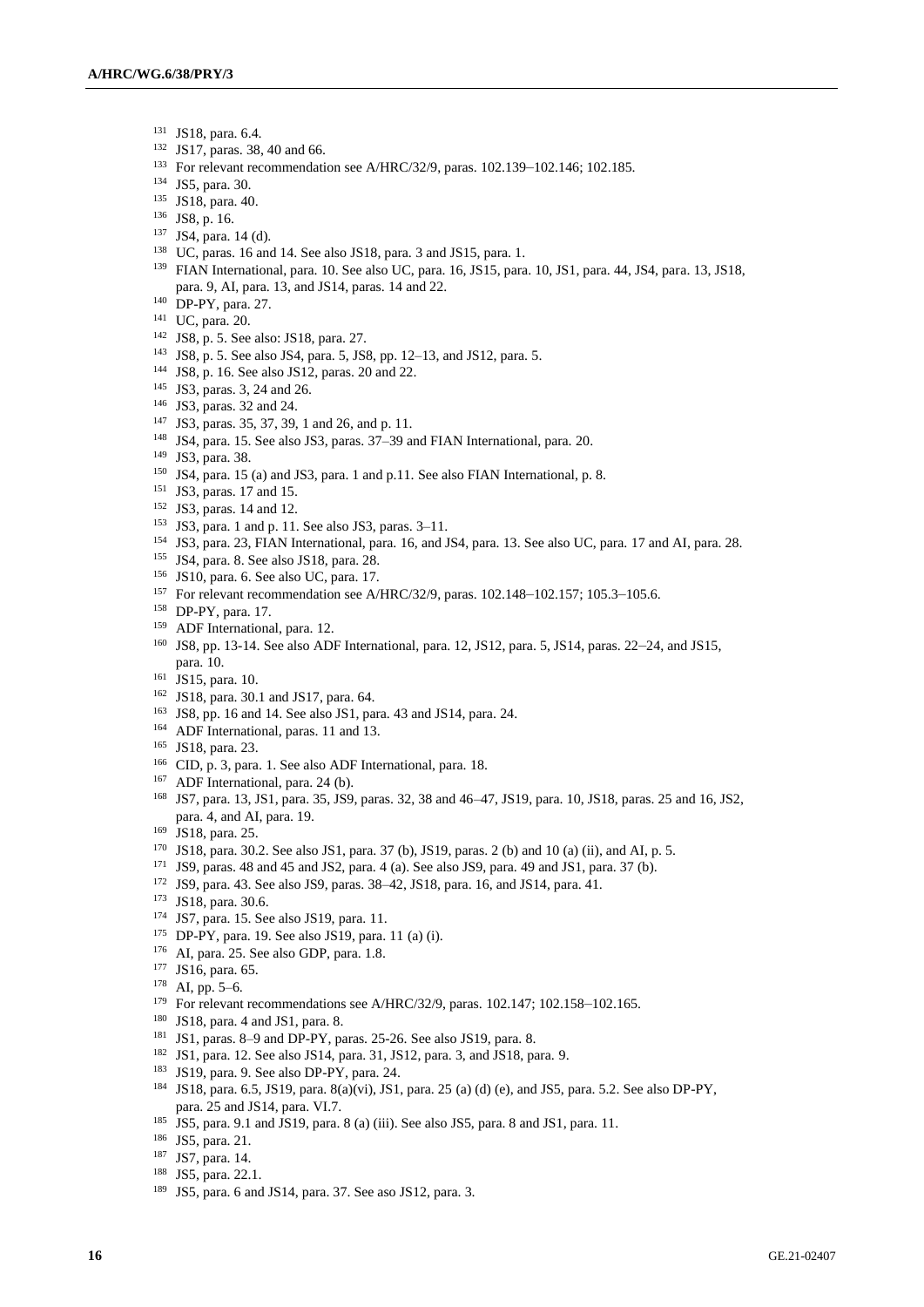- JS5, para. 6. See also DP-PY, para. 24 and JS7, para. 14.
- JS5, paras. 3.1 and 7.1.
- JS9, paras. 31–32.
- JS9, para. 47. See also JS2, para. 11, JS5, para. 23, JS7, paras. 3–7, and JS18, para. 4.
- JS9, paras. 33–34, JS5, paras. 21 and 25, and JS7, paras. 8–9. See also AI, para. 21 and JS2, para. 11.
- JS2, para. 11 (a), JS9, paras. 35, 39 and 50, JS7, para. 21, and JS5, para. 26.1. See also JS19, para.  $10-10$  (a) (i).
- JS9, para. 36, JS5, paras. 22.2 and 26.2, JS7, paras. 23–24, and AI, p. 5. See also JS2, para. 11 (c).
- JS9, para. 6.
- JS5, para. 19.
- JS14, para. VI.6. See also JS1, para. 25 (f) and JS18, para 11.4.
- JS1, paras. 14–15 and 17–19, JS7, para. 16, and JS5, para. 12.
- JS1, para. 20. See also JS19, para. 8.
- JS18, para. 4, JS5, para. 15, and JS7, para. 16.
- JS19, para. 8 (a) (ii). See also JS5, paras. 17.1 and 17.5.
- JS5, paras. 12–13.
- For relevant recommendations see A/HRC/32/9, paras. 102.31–102.32; 102.48–102.51; 102.67– 102.76; 102.78–102.89; 102.137.
- JS1, para. 38. See also JS14, para. 38.
- <sup>207</sup> JS1, para. 41 (c) (e). See also JS18, para. 18.
- JS11, para. 25.
- AI, para. 9 and JS18, para. 15. See also JS11, paras. 6 and 8, JS1, para. 38, and UC, para. 22.
- KR, para. 12.
- JS7, para. 19, JS12, para. 17, and UC, para. 25.
- JS12, para. 17. See also JS18, para, 15, JS1, para. 40, and JS11, paras. 7, 15 and 17–18.
- UC, paras. 26 and 24.
- UC, para. 26 and AI, p. 5.See also DP-PY, para. 15.
- UC, para. 26. See also JS18, para. 15; JS1, para. 41 (a); DP-PY, para. 15.
- JS14, para. VI.10.
- For relevant recommendations see A/HRC/32/9, paras. 102.11; 102.46–102.47; 102.59–102.61; 102.77; 102.90–102.94; 102.97–102.98; 102.121.
- JS2, para. 10.
- JS18, paras. 12–13 and 40.
- JS10, paras. 35 and 37.
- <sup>221</sup> JS2, para. 10 (a). See also JS18, paras. 22.1 and 42.1, and DP-PY, para. 22.
- JS2, para. 4, JS9, para. 2, and JS18, para. 16. See also JS10, para. 40 and JS9, para. 47.
- JS10, p. 9, paras. 5, 3 and 2, and p. 10, para. 9. See also JS10, paras. 26–28.
- JS18, paras. 17 and 16, and JS10, para. 7. See also JS9, para. 47, JS7, para. 11, AI, para. 20, JS10, paras. 11 and 46, JS1, para. 32, and JS19, para. 1.
- JS1, para. 32.
- JS19, para. 1. See also JS7, para. 19.
- <sup>227</sup> JS1, paras. 30 and 32. See also AI, paras. 6, 19 and 1, JS2, para. 4, and JS10, para. 11.
- JS1, para. 50 (a) and JS10, p. 11, para. 12. See also JS9, para. 50.
- JS9, para. 39. See also JS1, para. 50 (a) and JS10, p. 13, para. 17.
- JS18, para. 22.4 and JS10, p. 13, paras. 20 and 15. See also JS1, para. 34 (c).
- JS10, paras. 17–18 and 32.
- JS18, paras. 35–36 and 39.1.
- JS1, paras. 28–29 (a) (b).
- For relevant recommendations see A/HRC/32/9, paras. 102.166–102.170.
- JS9, paras. 6–7. See also JS18, para. 8.
- JS5, para. 20 and JS9, para. 7.
- JS9, para. 7.
- JS9, para. 10.
- JS18, para. 11.3.
- For relevant recommendations see A/HRC/32/9, paras. 102.125–102.127; 102.136; 102.171–102.182.
- JS4, para. 14 (b) (c) and JS1, para. 45 (b). See also JS4, paras. 11–12, JS1, para. 42, and AI, para. 13.
- JS14, paras. 11, 15, 13 and 8. See also JS15, para. 10.
- AI, para. 1. See also JS18, para. 9.
- JS4, para. 10. See also JS14, para. 1 and JS15, paras. 2–3.
- JS14, paras. 20 and 6. See also REDLAD, para. 3.6 and JS12, para. 14.
- JS15, para. 7. See also JS14, paras. 13 and 16–17, and JS8, p. 8.
- AI, para. 3, JS15, para. 8, and JS14, para. 15. See also JS12, para. 20.
- JS1, para. 44.